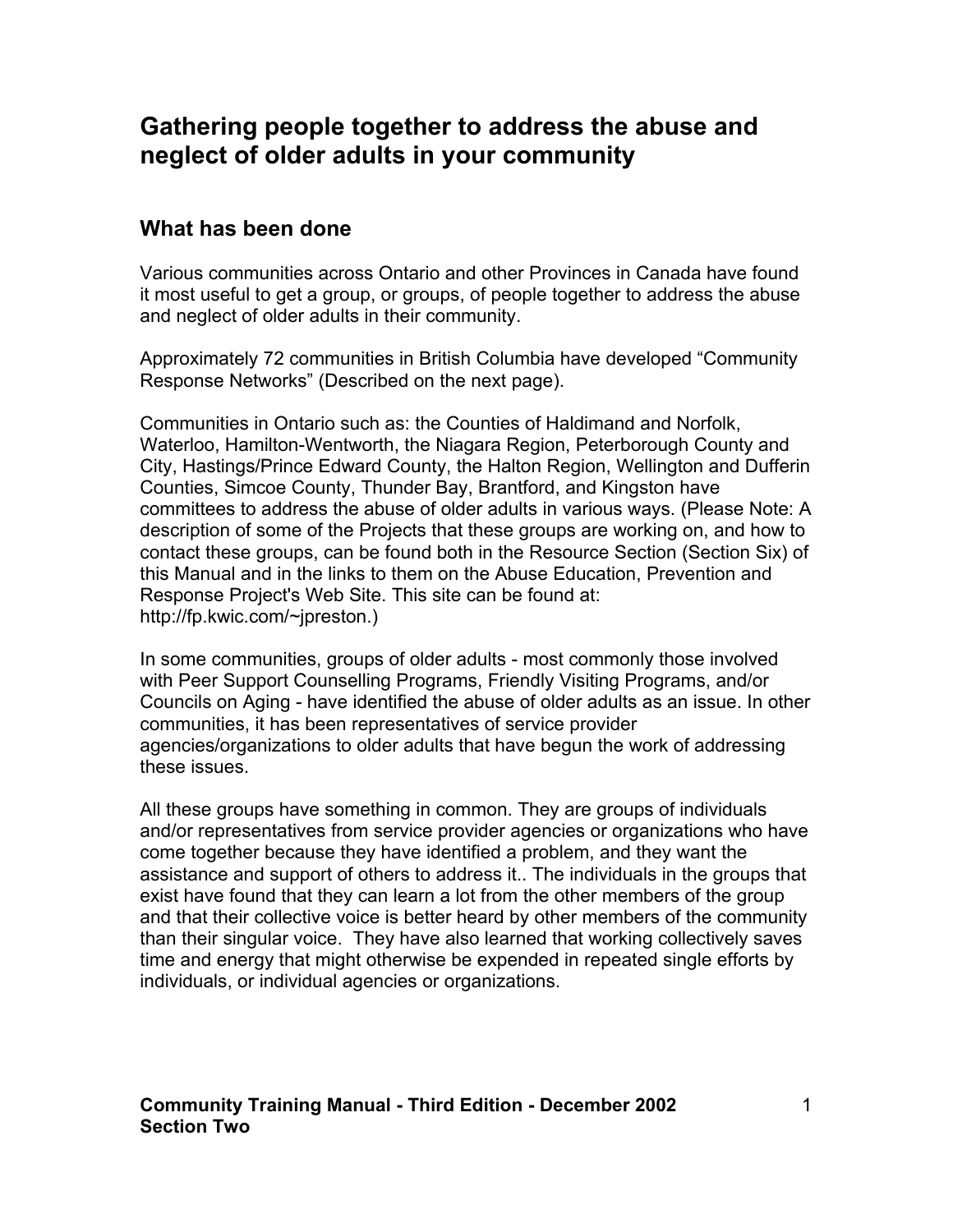## **Community Response Networks**

Many people and community committees are now utilizing the terms "Community Response", or "Community Response Network". When the people working on the Haldimand-Norfolk Project on the Abuse of Older Adults and the Abuse Education, Prevention and Response Project use the term **"**Community Response Network" they mean something **very** specific.

In these projects, "Community Response Networks" are networks created through the facilitation of Connecting Modules Workshops, a community development model that was first piloted in British Columbia, Canada, in 1996.

 "...the term *Community Response Network* (CRN) is used to refer to any group of organizations and/or individuals working together, in an area defined by geography, to provide effective service to adults who have been (or are at risk of being) .... abused by others." <sup>1</sup>

"A Community Response Network exists to respond to a victim's needs and wishes when abuse or neglect is reported. It develops a framework for addressing the abuse of older adults that is...shared and supported by individuals and organizations throughout the community. ... A framework provides the context that a community uses in designing, reviewing, and improving...a community's service delivery, advocacy, and peer counselling system...when actual incidents of abuse occur."<sup>[2](#page-1-1)</sup>

"*Effective service* is defined as respectful service that achieves clearly communicated goals that flow from stated needs of the people who use the service. When dealing with abuse, some services will focus on prevention, some on stopping abuse that is currently happening, and some on healing effects of past abuse. Some, of course, will deal with all three.

Some service providers may limit their services to a particular client population, and others may serve a variety of client groups.

"Whatever the specific focus of a service organization, '*effective service*' should mean that agency and program goals are clear and specific, that services reflect those goals, and that evidence is available that individual and organizational action results in the achievement of those goals and the meeting of clients' needs in a timely and efficient manner."<sup>[3](#page-1-2)</sup>

<span id="page-1-0"></span> <sup>1</sup> *Developing Community Response Networks: A Guide for Communities*,

Holland, Sylvia; Northshore Community Services, British Columbia; April, 1994 <sup>2</sup>  $2$  *Ibid.* 

<span id="page-1-2"></span><span id="page-1-1"></span><sup>3</sup> *Ibid.* 

**Community Training Manual - Third Edition - December 2002 Section Two**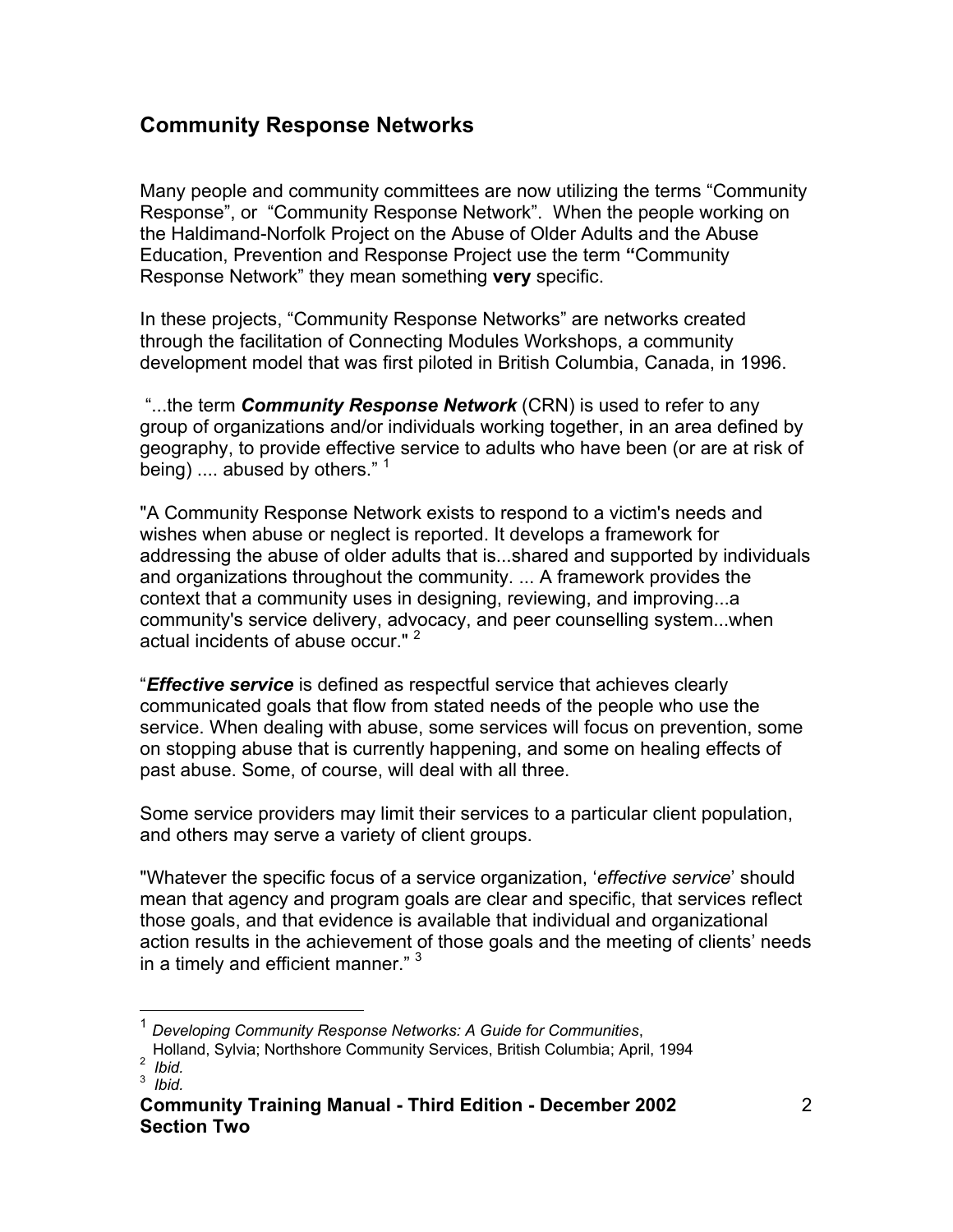During the *Community Response Networks: Community in Action Conference* (British Columbia; November, 2001) workshop participants looked at what elements "make up" a Community Response Network and what would be the expected outcomes of a Co-ordinated Community Response.

| <b>Community Response Network</b>                                                                                                         |           | <b>Co-ordinated Community Response</b>                                                             |
|-------------------------------------------------------------------------------------------------------------------------------------------|-----------|----------------------------------------------------------------------------------------------------|
| Community development to create<br>a strong community team that will<br>address abuse [and] neglect of<br>older adults - as an issue that | $\bullet$ | Increased community and<br>professional awareness about adult<br>abuse and neglect                 |
| effects communities as well as<br>individuals                                                                                             |           | Increased commitment to address<br>abuse and neglect as<br>an issue that effects individuals       |
| Outreach to include the people<br>most effected [by abuse], and the<br>work of the CRN                                                    |           | and families<br>an issue the effects communities                                                   |
| Team building to facilitate inclusion,<br>participation and power sharing on<br>the CRN team                                              |           | Increased understanding of the<br>dynamics of abuse and neglect &<br>how to prevent/reduce/respond |
| Education of team members, and<br>the community at large                                                                                  |           | tools for intervening, and offering<br>support and assistance                                      |
| Prevention                                                                                                                                |           | More awareness of the people and<br>organizations that can provide<br>supports                     |
| Advocacy                                                                                                                                  |           |                                                                                                    |
| Peer Support                                                                                                                              |           | Stronger relationships between the<br>people and organizations that can<br>provide support         |
| Protocols to guide co-ordination of<br>community supports                                                                                 | $\bullet$ | Better co-ordination of supports and<br>services $\rightarrow$ fewer people falling                |
| $\rightarrow$ increased community capacity to<br>respond to abuse and neglect                                                             |           | through the cracks                                                                                 |

(This chart is adapted from: *Protocols to Guide a Co-ordinated Community Response - Everyone has a Role to Play*: Handout distributed at the Community Response Networks: Community in Action Conference; November 21 - 24<sup>th</sup>, 2001; Richmond, British Columbia)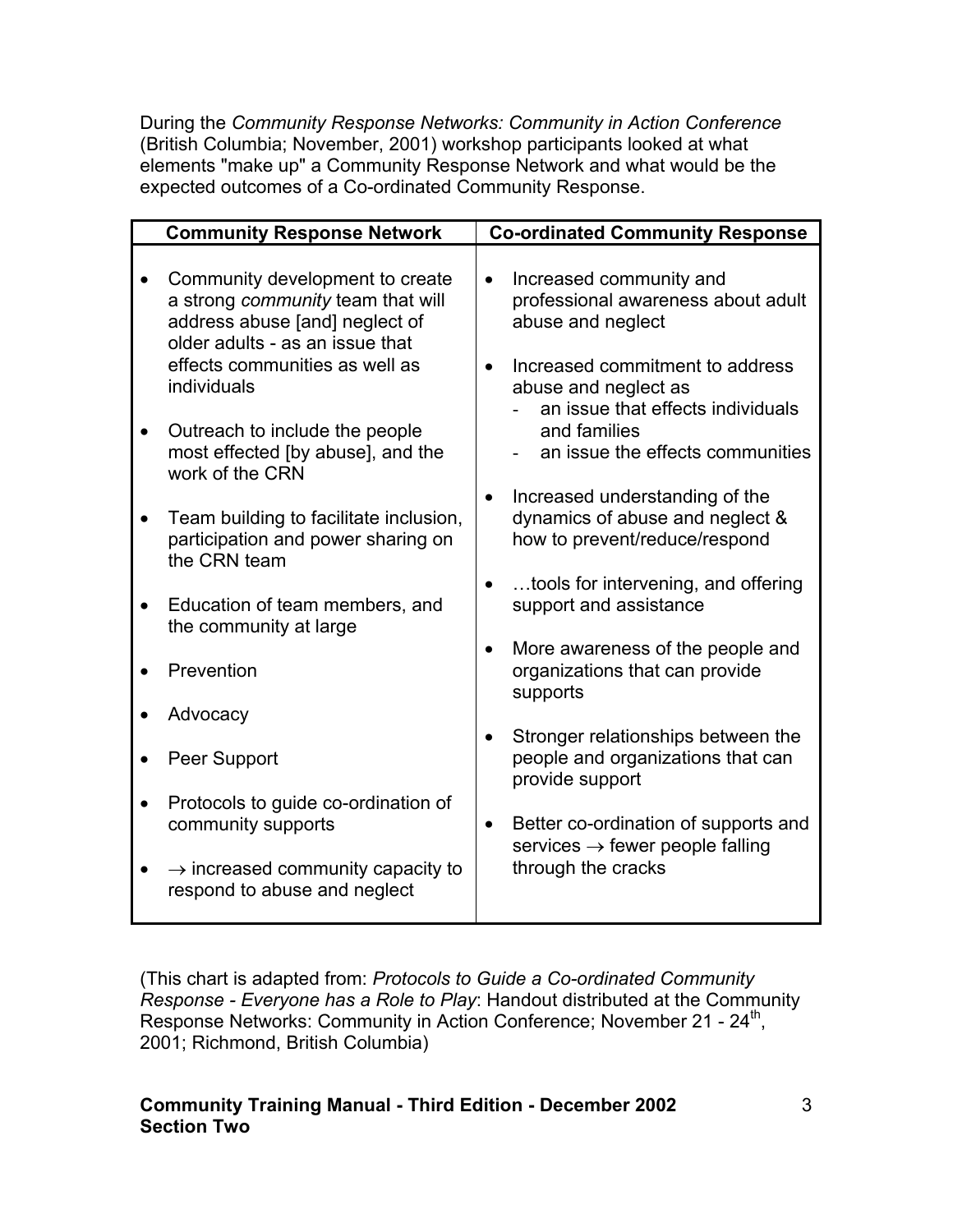However, it is easiest to define a Community Response Network by describing what it is not.

#### **A Community Response Network is not:**

- simply the development of a protocol or protocols to follow when assisting an abused older adult
- the establishment of multi-disciplinary groups/committees whose purpose is to discuss specific cases of abuse that are occurring
- a network of people who are responding to abuse situations that might occur within a specific group of people (e.g., within certain cultural, faith, or age related communities/groups, within long-term care facilities, etc.)
- a network of people who are all from the same background or who all do similar work (e.g., "gatekeepers" in the community; legal professionals, social service providers, nurses, etc.)
- the development of a group or Speaker's Bureau whose members offer public and/or professional educational seminars on the issue of the abuse of older adults
- the development of a group or committee whose members meet to discuss and share information about the issue of the abuse of older adults
- a group of people who come together to write and distribute information on the issue of the abuse of older adults

A Community Response Network (CRN) can encompass all or some of these elements but no one of these elements is a CRN. No community's CRN is exactly the same as that within another as the development of the CRN is based on the community in which it exists and the individuals and services within that community.

A Community Response Network includes **everyone** who is living within a defined geographical area.

These people may develop networks of individuals and organizations who could provide assistance to abused older adults --they may provide public education and develop other prevention of abuse strategies/programs - they may work with many different cultural and/or faith groups within their community, etc., etc. You will want to be as **inclusive** as you can be, both while you develop the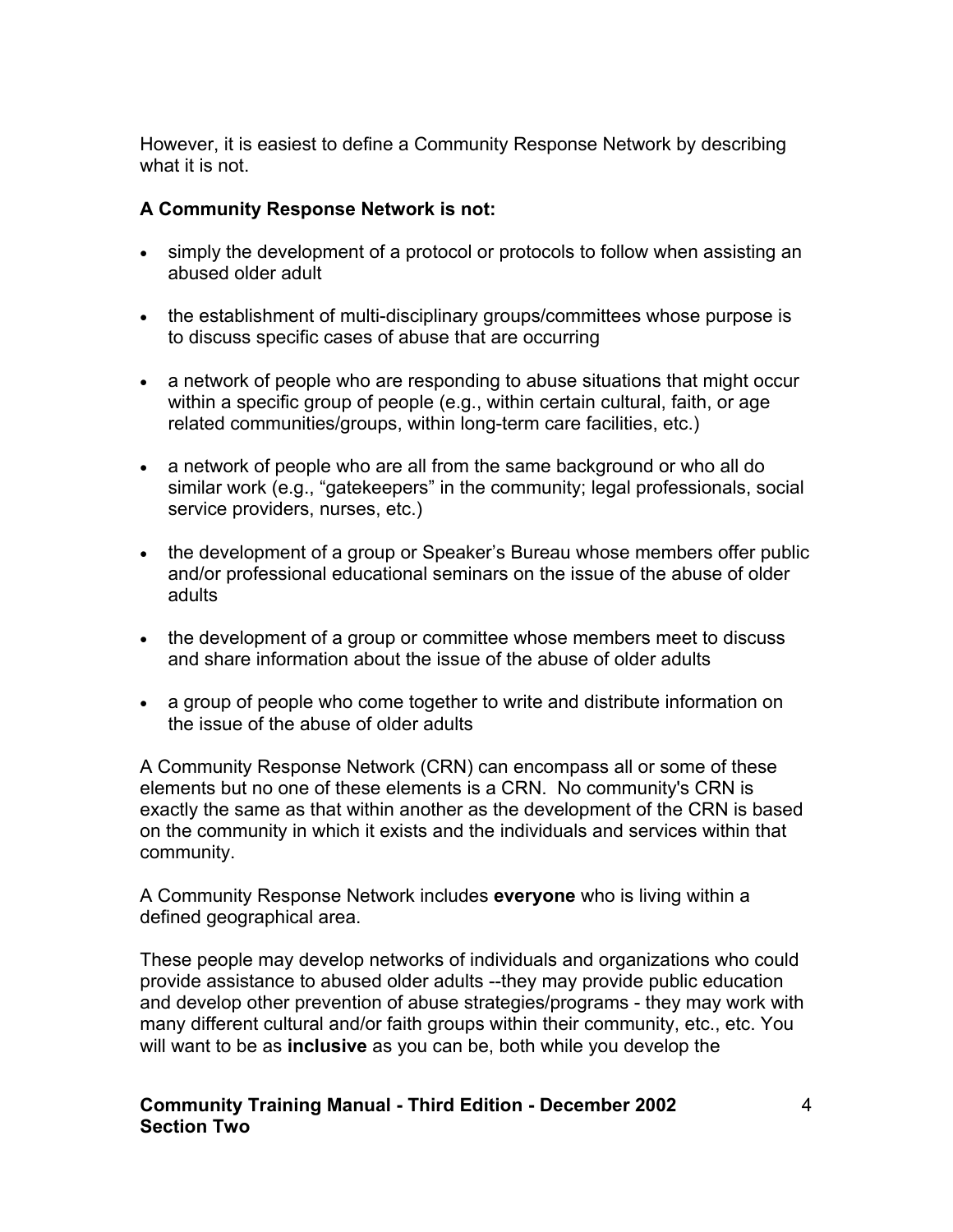membership of your Community Response Network, and within the Network itself.

**Everyone** is eligible to be included in the Network and the Network reaches out to everyone. Initially a "core committee" is usually created to develop the framework for the Network. Then more and more people come together to decide what strategies they would like to use to address the abuse of older adults in their community, both initially, and in the future. These strategies will be redefined and/or altered as the group develops and/or circumstances in the community change.

It is important that a **team** is built while you are developing your Community Response Network. Communities involved in the building of CRNs will be involved in building partnerships within their community. Team building or partnership-building processes should be built into all aspects of CRN building (including their incorporation into every meeting that the members of the CRN have). New members should feel welcomed and should be given an orientation to your CRN, its goals, and its members work. The people and organizations who belong to the CRN should feel ownership for it. They need to feel included, that the work is meaningful to them, and that their ideas and suggestions are heard and acted upon.

Team building is important not only for the sake of maintaining and sustaining your CRN – it is important in terms of being able to maintain the CRN while holding its members accountable for their actions and while addressing barriers within your community.

(More information on team building, and developing agreements which further define the way that the members of your network can work together, is available beginning on Page 11 of this Section of the Manual.)

#### **When members of a community have decided that they would like to address the issue of the abuse of older adults how do they begin to organize?**

A good place to start is by taking an inventory of what resources currently exist in your community. (Community Worksheets # 1, 2 and 3 - found in Section # 3 of this Manual - may be useful tools for the members of your community to work through when you are starting to develop your network. These Worksheets will assist you in defining who could belong to your network, what resources are available in your community, and what barriers to the creation and maintenance of your network exist in your community)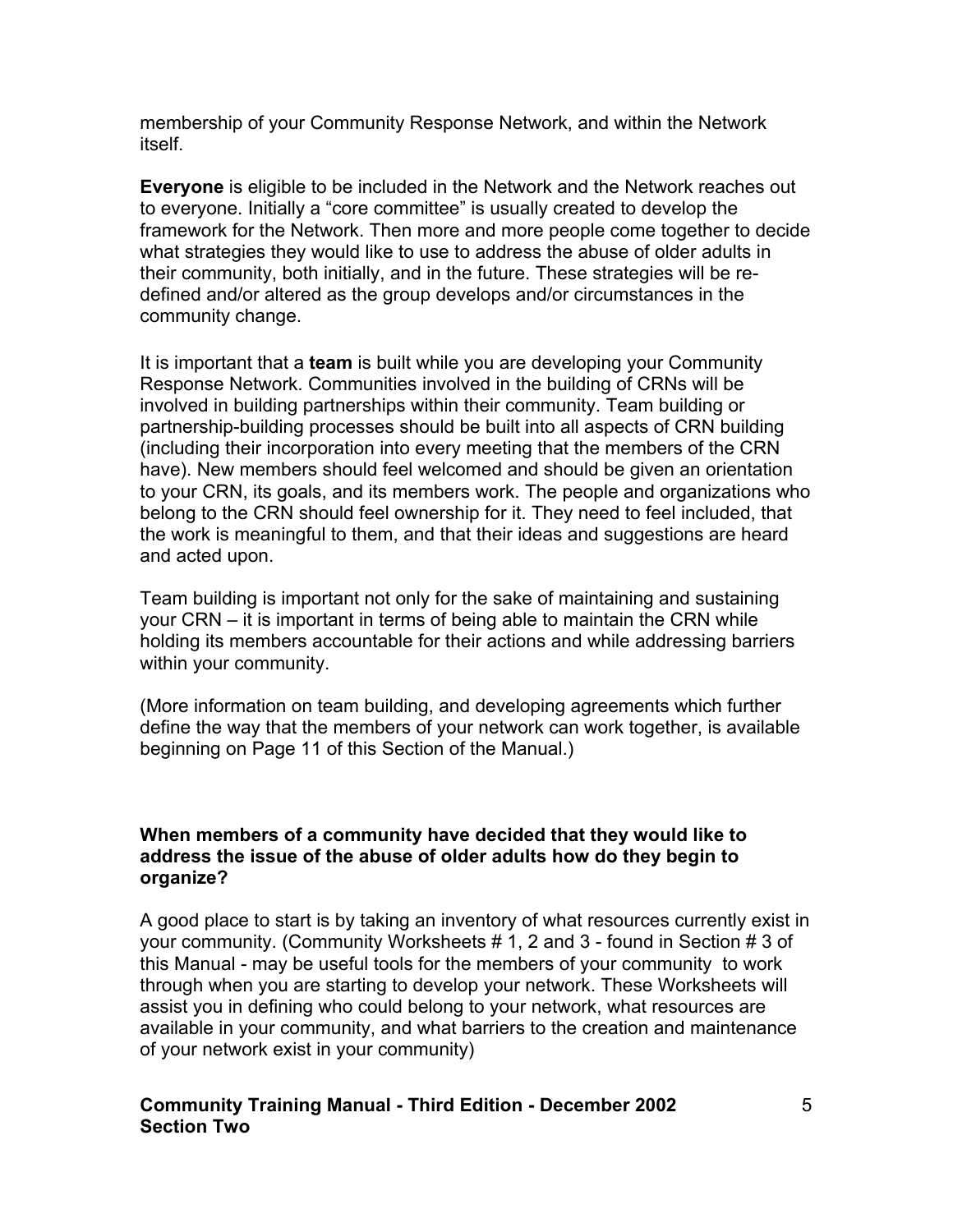The people developing Community Response Networks in British Columbia found that "initial 'movers' behind local Community Response Network development ...fit one or more of the following descriptions:

- "they have had close personal contact with victims of abuse or neglect
- as service providers they have had contact with clients who are living in abusive situations and they recognize that they have neither the authority, resources and/or personal skill or knowledge to independently 'fix' the situation
- they have had specific ideas and insights - or else want these things from others - about how to stop, prevent and heal abuse"<sup>[4](#page-5-0)</sup>

**The following questions, responses, and lists (the next five pages of this Manual) are adapted from** *Developing Community Response Networks: A Guide for Communities,* **Holland, Sylvia; Northshore Community Services, North Vancouver, British Columbia; April, 1994** 

### **How do you decide who** *needs* **to be involved?**

This question must be considered from two perspectives: the kind of *organizations* that need to be involved, and the older adult *individuals* who need to be involved. It does not matter which you start with, but your lists shouldn't be considered complete until you have approached the question from both angles.

### **What** *agencies/organizations* **need to be involved?**

To identify the organizations that need to be represented in a community response to the abuse of older adults:

- list all of the types of information, support and assistance that an adult victim of abuse and neglect might need to stop, heal, and prevent, abuse
- develop an inventory of all the service organizations and support groups in the community who are providing help in one of more of those areas. Don't just think of services and supports that "advertise" themselves as abuse response services. Think "out of the box"!
- double-check your local inventory against the list of service providers listed

<span id="page-5-0"></span> <sup>4</sup> *Developing Community Response Networks: A Guide for Communities*, Holland, Sylvia, North Shore Community Services, British Columbia; April, 1994

**Community Training Manual - Third Edition - December 2002 Section Two**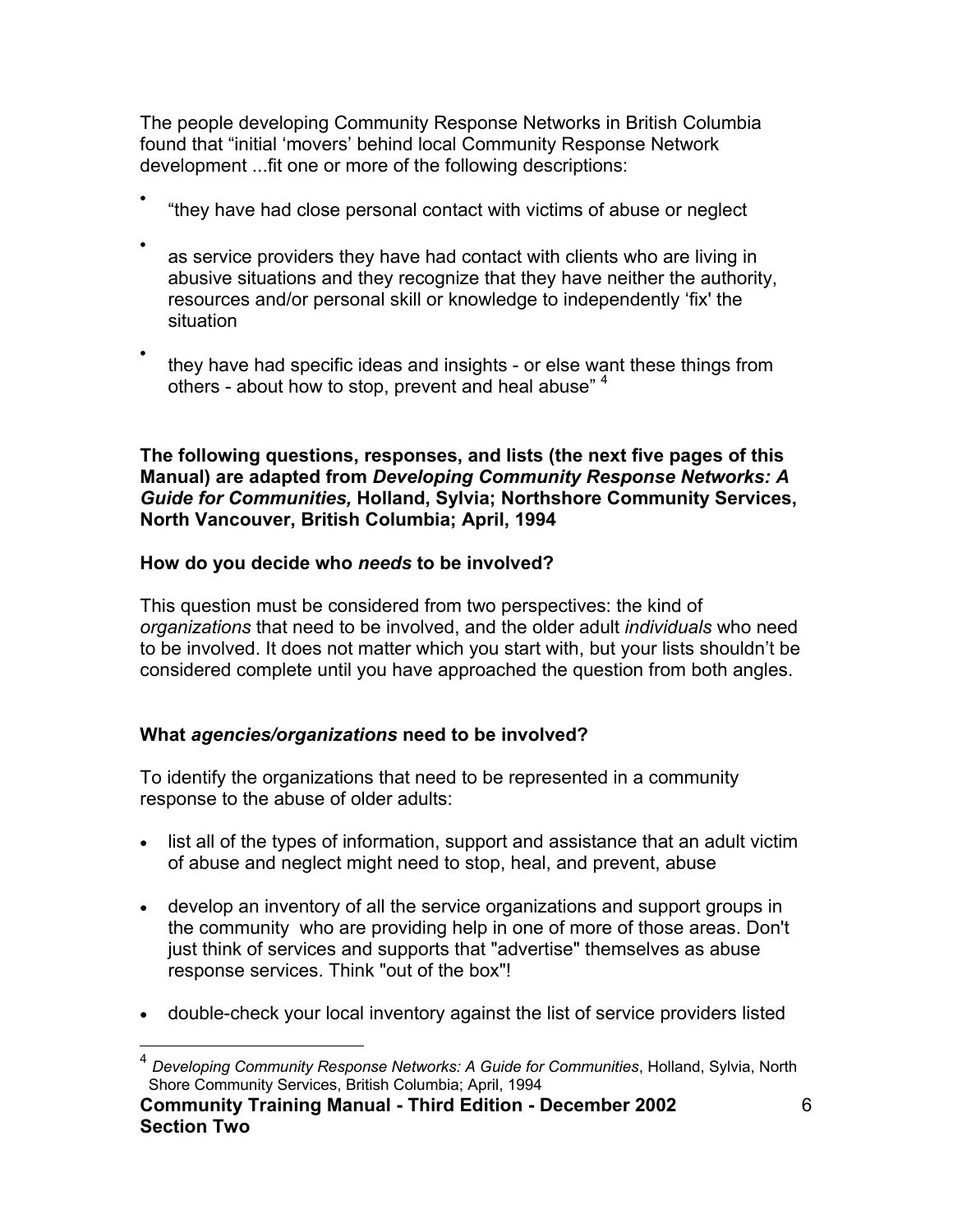below to see if you have inadvertently omitted any key players

- review your lists with people who have been abused and/or neglected, i.e., past and/or potential users of services, to determine whether the list needs to be expanded
- review your lists on an on-going basis to see if there is an organization that should be added to the list, if there is an organization that should be removed from the list (i.e., it does not exist anymore), and/or if the description of the organization on the list should be altered (i.e. the organization's mandate has changed)

## **Potential Response Network Participants**

- **Individual Older Adults**
- $\Box$  Representatives of Senior's Organizations
- $\Box$  Consumer and support group representatives (may be related to violence in relationships, coping with disabilities, Alzheimer Societies, anti-poverty groups, or other issues)
- $\Box$  the staff of Long-Term Care Facilities (Nursing Homes, Municipal Homes for the Aged, and Charitable Homes)
- $\Box$  the staff of Care Homes (rental homes/Retirement Homes that offers at least one of the following care services: nursing care; supervision of medications prescribed by a doctor; an emergency response system (e.g., a call bell); help getting from place to place; incontinence care; and/or assistance with daily living activities such as eating, bathing, dressing, and personal hygiene)
- □ Home Support Workers
- $\Box$  Occupational therapists, physiotherapists, massage therapists, chiropractors, etc
- $\Box$  Friendly Visitors
- $\Box$  Deliverers of "Meals on Wheels" and other similar programs
- □ Community Care Access Centre staff (Management, Case Managers, and Placement Co-ordination staff)
- □ Social workers (including Discharge Planners)
- $\Box$  Geriatric Psychiatry Program/mental health workers
- $\Box$  Lawyers, paralegals, community legal workers
- $\n **Table 2**\n$
- **O** Crown Prosecutors
- Victim Assistance Workers/victim advocates
- $\Box$  Office of the Public Guardian and Trustee staff
- Women's Shelter/Services staff
- □ Sexual Assault Centre staff
- $\Box$  Counsellors in private practice
- $\Box$  Managers of housing complexes (including Municipal Housing)
- **Community Training Manual Third Edition December 2002 Section Two**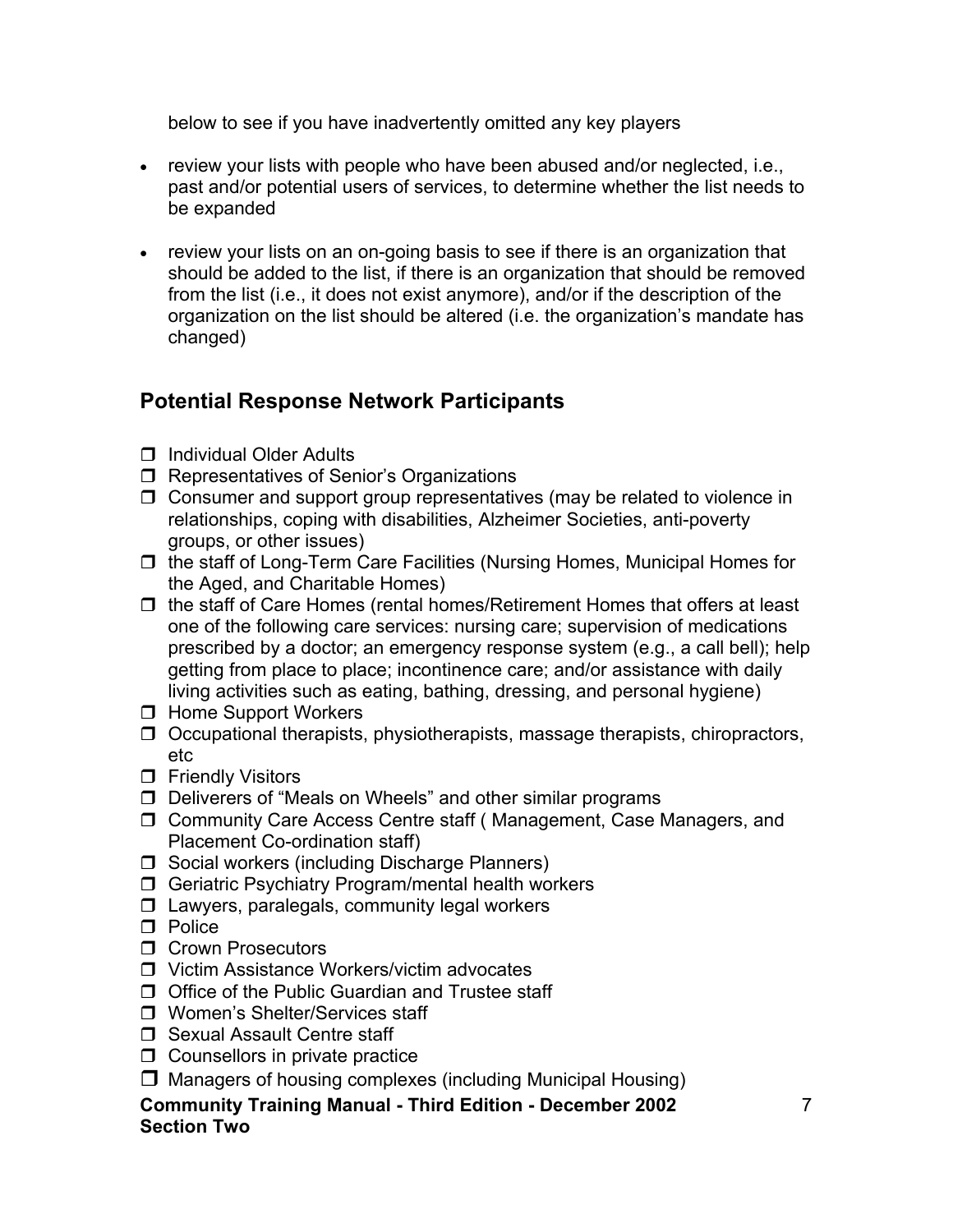- $\Box$  Representatives of Associations for Community Living and similar programs
- □ Adult "Day Away/Day Care" staff
- $\Box$  Banking/financial services staff
- $\Box$  Federal Income Security Program and other financial assistance workers
- □ Department of Veteran's Affairs staff and counsellors
- □ Co-ordinators of local information and referral services
- $\Box$  Nurses (hospital staff, public health nurses, nurses who provide care in private homes, etc.)
- $\Box$  Physicians (in private practice, on the staff of a long-term care facility, etc.)
- $\Box$  Other health care workers
- $\Box$  "Gatekeepers" in the community, e.g., Pharmacists, business operators, postal workers, meter readers - people who are regularly in touch with people who live in the community
- $\Box$  people working in culturally-specific agencies, e.g., immigrant-serving agencies, Native Friendship Centres, Aboriginal services
- $\Box$  Alcohol/drug addiction counselling or treatment staff
- $\Box$  Crisis centre counsellors
- $\Box$  Outreach workers
- $\Box$  Peer counsellors
- $\Box$  Pastoral care workers and clergy
- $\Box$  Social planners
- $\Box$  Members of community co-ordinating committees

Obviously you are not going to get all these people together at the same time. Some will join your group later than others, some may never be formal members of the group, etc. However, you can keep these groups and individuals informed via newsletters, educational bulletins, in-service or public education seminars, the media, etc. It is important to think about how you can reach the most people both in terms of educating them on the issue of the abuse of older adults, and in terms of getting their input on your work and utilizing that expertise as you are developing your project.

When creating an initial, core, committee of individuals who will begin the work of creating your community response start by asking yourselves what skills, knowledge and personal attributes you think would be important qualities for committee members to posses.

You do not want to spend time researching information and/or re-creating resources when there is someone, or some people, in your community who can bring skills, knowledge, and/or existing resources to your group.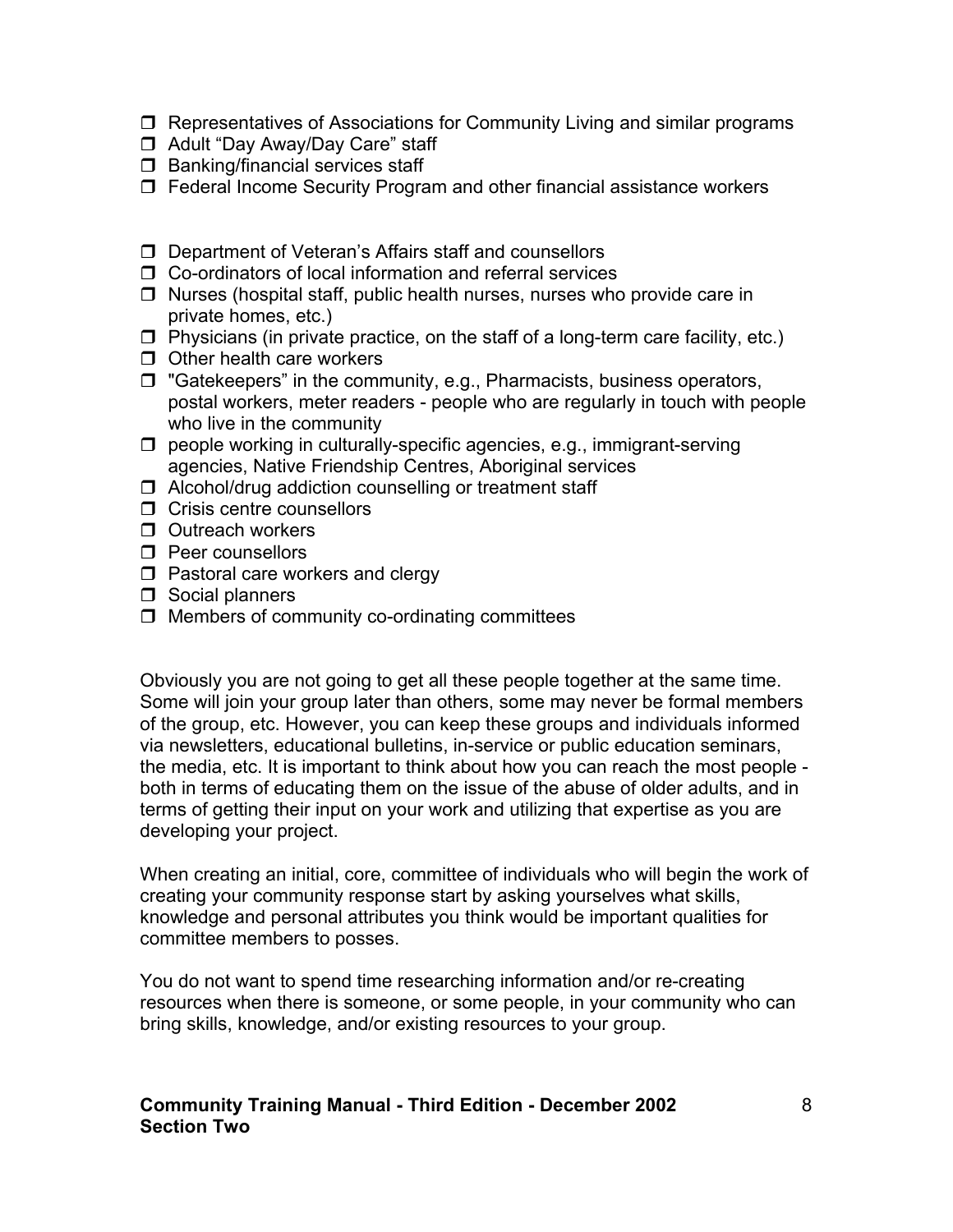Seek older adults and agency/organization representatives who are already engaged in addressing abuse issues, understand the aging process, work with older adults, and/or understand a community development approach to planning.

Mentally noting who has what knowledge, and who does what well, can also serve as a reminder to validate and support these people.

### **Personal Skills**

When considering whom to invite to sit on your committee you should think about people who possess the following personal skills, knowledge and qualities (these lists are in no particular order of priority):

- $\Box$  listening
- $\Box$  probing
- $\Box$  inspiring
- $\Box$  can identify individual's strengths
- $\Box$  can identify community strengths
- $\Box$  organizing
- $\Box$  delegating
- $\Box$  planning
- $\Box$  focusing
- $\Box$  goal setting
- $\Box$  action planning
- $\Box$  reflecting
- $\Box$  prioritizing
- $\square$  summarizing
- $\Box$  time management
- $\Box$  stress management
- $\Box$  co-ordinating
- $\Box$  training
- $\Box$  confronting
- $\Box$  advocating
- $\Box$  recording
- $\Box$  reporting
- $\Box$  visioning using metaphors, imagining, picturing
- $\Box$  public speaking
- $\Box$  networking/coalition building
- $\Box$  writing
- $\Box$  policy analysis/development
- $\Box$  evaluating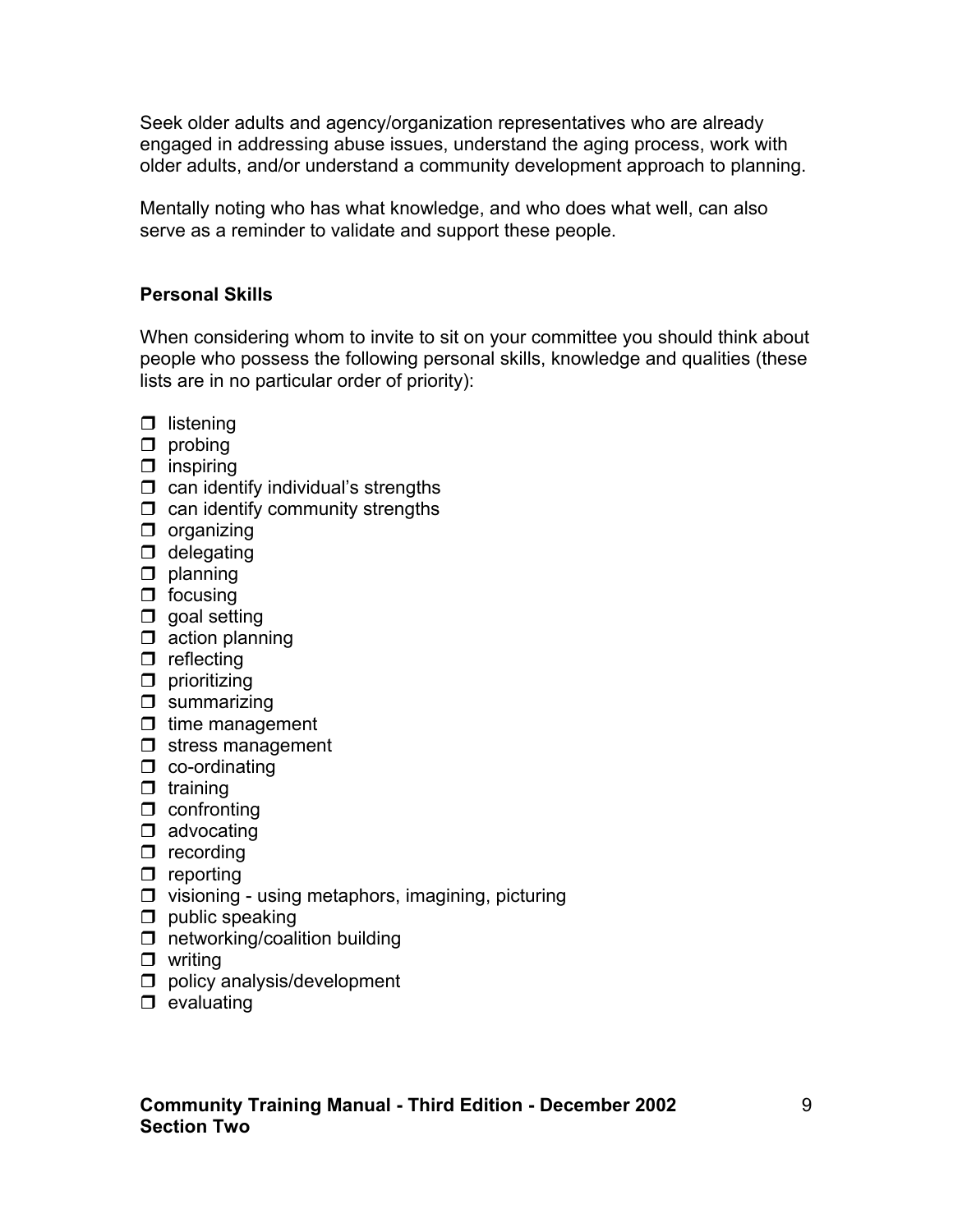#### **Knowledge (of)**

- $\Box$  power and control issues, abuse, and indicators of abuse
- $\Box$  abused person's experiences
- $\Box$  legal rights and legal recourses
- $\Box$  continuums of abuse/tactics of power and control
- $\square$  assessment skills
- $\Box$  interviewing skills
- $\square$  prevention approaches and tools
- $\Box$  characteristics, culture(s), and resources of the local community
- $\Box$  consensus-building procedures

#### **Personal Qualities**

- $\Box$  curious
- $\Box$  compassionate
- $\Box$  energetic
- $\square$  expressive
- $\Box$  respectful of self and others, and of process and timing
- $\Box$  forthright
- $\square$  inspirational
- $\Box$  empathetic
- $\Box$  creative
- $\square$  persuasive
- $\Box$  empowering
- $\Box$  patient
- $\Box$  playful
- $\Box$  clear-minded
- $\Box$  determined
- $\Box$  fun loving
- $\Box$  honourable
- $\Box$  flexible
- $\square$  persistent
- $\Box$  humble
- $\Box$  irreverent
- $\Box$  diplomatic
- $\Box$  supportive
- $\Box$  problem solver
- $\Box$  risk taker
- $\Box$  attentive
- $\Box$  adaptable
- $\square$  experienced
- $\square$  assertive
- $\Box$  know their own boundaries well, and respect others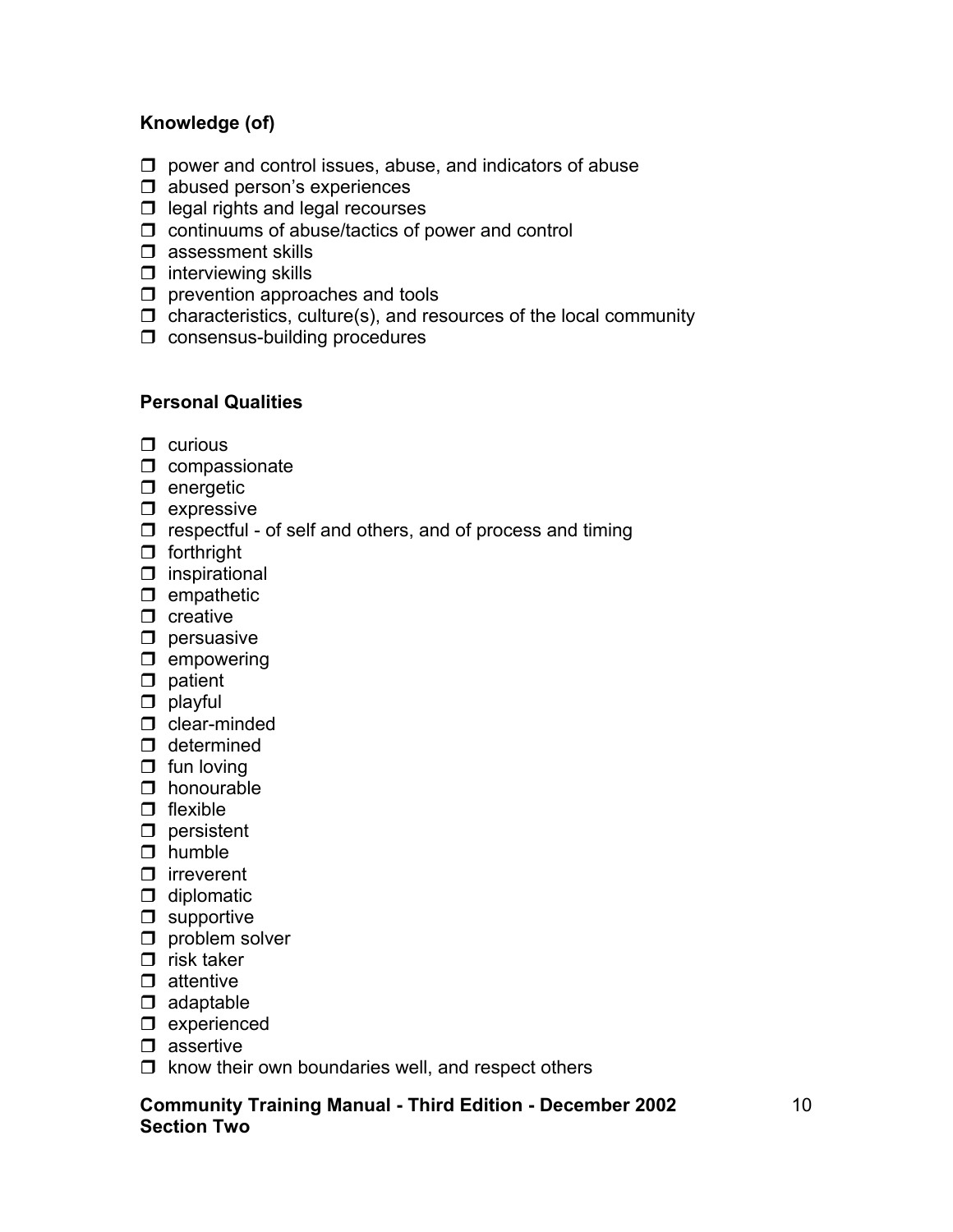**These lists are not exhaustive, and, obviously, you are not going to find a person who possesses all of these qualities. They are presented to guide your thinking when you are forming your group.** 

## **"Beware of the bug!**

Discussions about who *should* be involved often become discussions about why certain people or agencies are *not* involved, and what problems will be (or have already been) encountered in securing their commitment to community response network development.

Then, because those present for the discussion are typically anxious to 'get on with the work', the decision to proceed simply with who is present (and/or whoever can easily be convinced to join the group) is often made. The result can be a cohesive, energetic, task-focused group - who do not have strong connections with other parts of the system and it [should] not [be] one person, or one small group, but the *whole system* that ultimately determines whether or not [abused person's] needs are met.

Clarify first whose voices are important to the development of your response network and whose actions, authority, influence, and ability to allocate resources may be critical to the practical success of the community response network.

To do this, you need to [envision what] the purpose of your CRN [will be], and the criteria that will be used to measure 'success' ". [5](#page-10-0)

Again, answering the questions posed in Community Worksheet # 1, Section Three, Page 1, of this Manual may assist you with this work.)

### **Remember…**

"Communities are made up of individuals with a variety of cultural backgrounds, beliefs, interests and concerns. One of the greatest challenges you will face is to find the common ground in the diversity. Success requires that a good cross-section of community members participate.

<span id="page-10-0"></span> <sup>5</sup> *Developing Community Response Networks: A Guide for Communities,* Holland, Sylvia; Northshore Community Services, British Columbia; April, 1994

**Community Training Manual - Third Edition - December 2002 Section Two**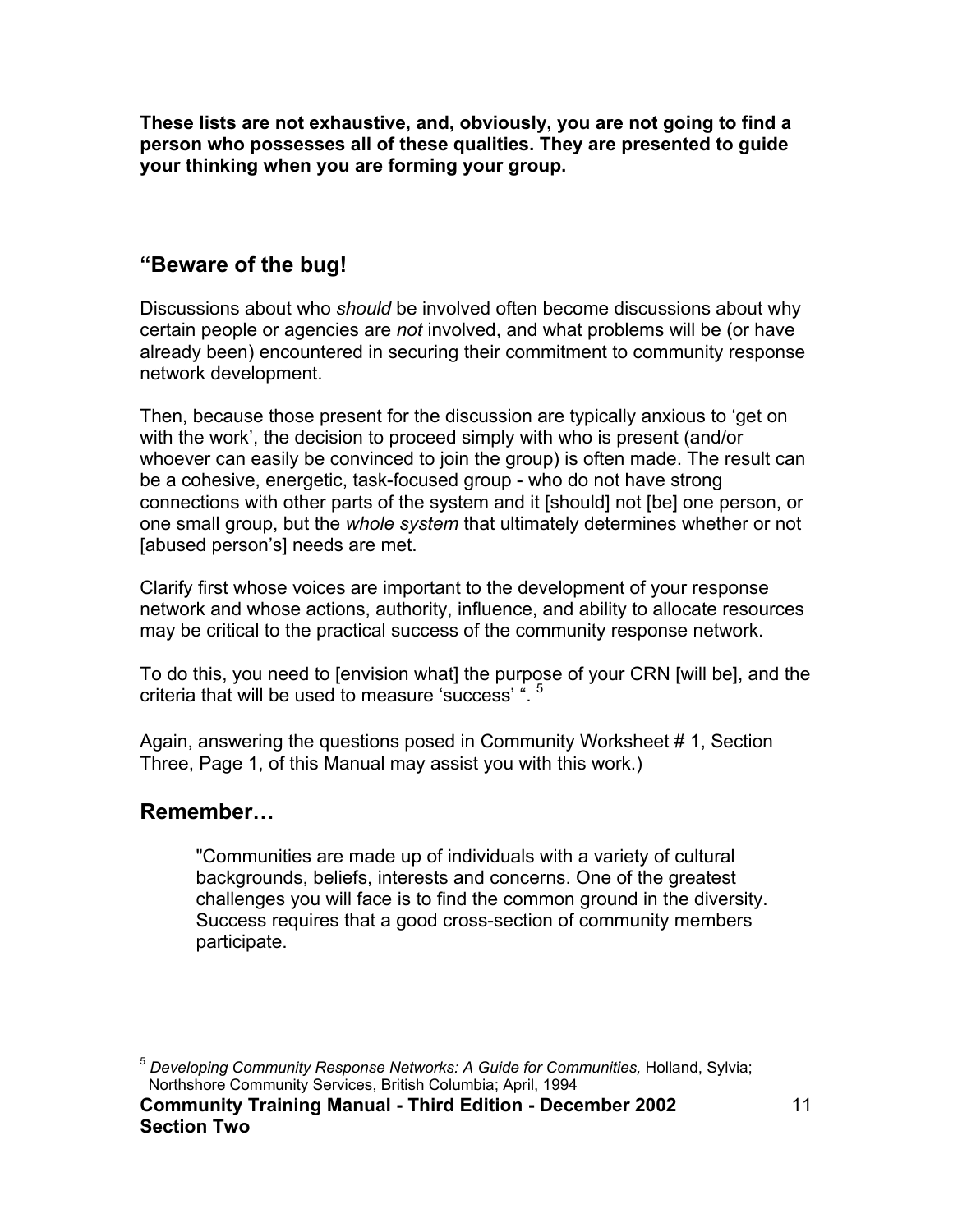Inclusive processes are those that:

- are open and participatory in nature;
- respect differences and value all contributions;
- ask questions rather than impose answers;
- look for solutions and areas of agreement;
- break down barriers to communication such as the use of jargon and stereotypes; and
- provide a variety of opportunities for participation

Examples of the way communities include a variety of people in community development processes are:

- town-hall meetings,
- focus groups,
- coffee gatherings and potluck suppers,
- discussion papers that provide an opportunity for response,
- questionnaires about community matters,
- surveys that identify the skills and abilities of community members,
- local media reports,
- e-mail and chat rooms,
- planning workshops, and
- interviewing individuals in leadership roles.

Failure to involve a cross-section of community members and interests will weaken your community development effort. To be effective, all sectors must be involved.

Invite community leaders to participate, and design strategies to bring together individuals who do not normally participate in community processes. Make sure that it is the right time and that there is enough interest to proceed." <sup>[6](#page-11-0)</sup>

## **Building Teams**

From November 21 -  $24<sup>th</sup>$ , 2001, members of Community Response Networks from across the Province of British Columbia came together at the *Community Response Networks: Community in Action Conference* in Richmond, British Columbia.

<span id="page-11-0"></span> <sup>6</sup> *Community Development Workbook*: *A Tool to Build Community Capacity*: Frank, Flo and Anne Smith, Minister of Public Works and Government Services Canada; 1999; Section 2, pp. 26 & 27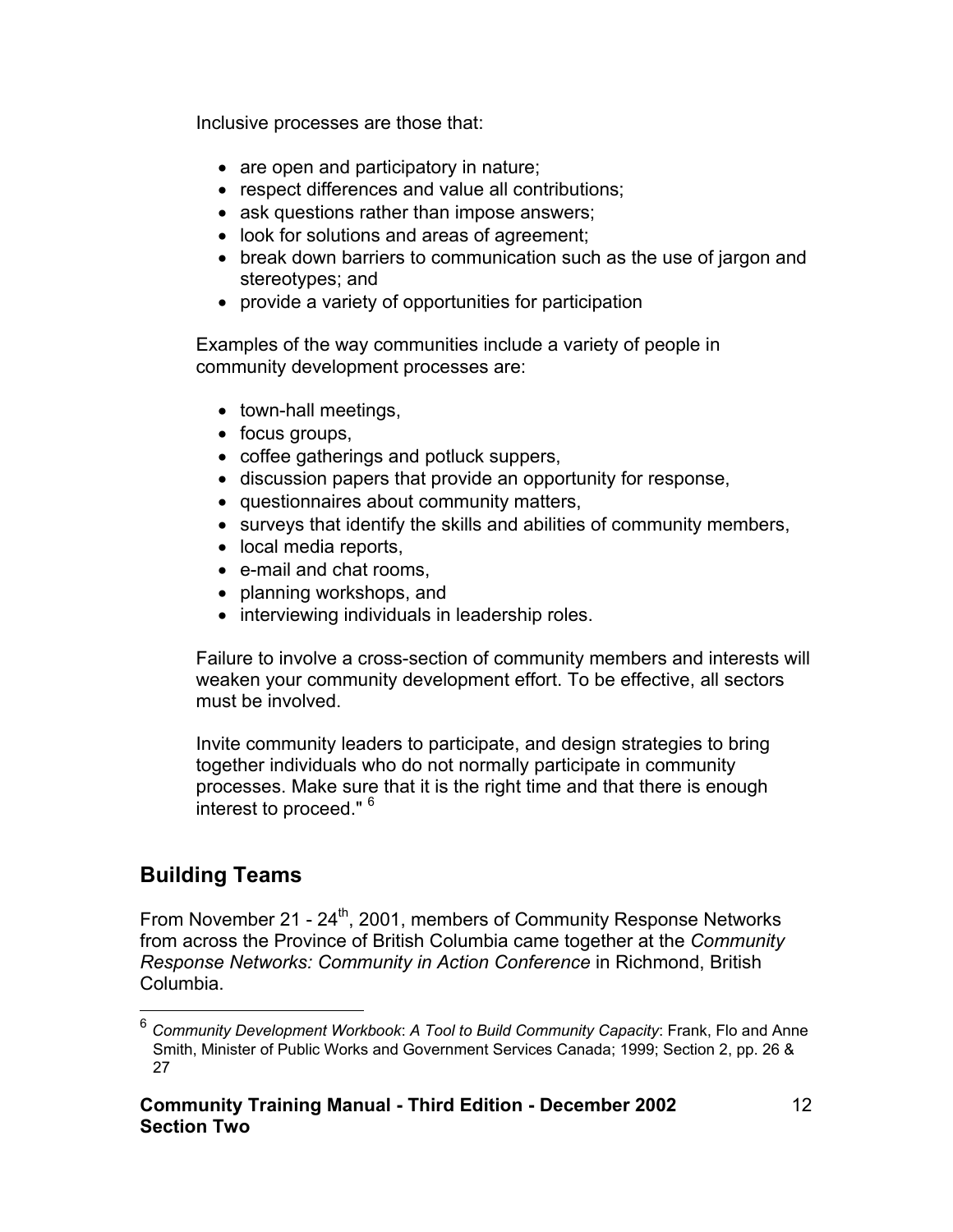During the Conference the importance of team building, in terms of developing and sustaining Community Response Networks, was discussed. It was suggested that the principles that would be adhered to by a team that was building a Community Response Network would be those of:

- inclusion
- participation, and
- power sharing.

The goal of team building would be to create an environment in which team members feel free to fully participate in the team.

Team members would feel:

- welcomed
- they would be provided with information, (including a description of the principles by which the team is to operate)
- they would be a part of any decision-making process(es), and
- they would be held accountable for their actions.

An environment of safety and trust would be developed in which members of the group feel free to express their thoughts/ideas.

Once the team members are defined, and they have come to a shared understanding of what the goal and purpose(s) of the team are, they can define how they are going to work together/relate to each other in order to achieve the group's goals.

## \* **Outcomes of the Team Building Process**

#### **Outcomes of the team building process may include:**

- Agreed-upon principles to guide the team's actions
- Shared awareness about how experiences and beliefs effect the ways we work together
- Shared commitment to choosing *how* to learn together and to work together
- Shared commitment to build capacity to work together most effectively, i.e., becoming more aware of what team members know, what can learned, what can changed (knowledge, skills, attitudes, relationships, processes, systems)
- A team that values and draws on diverse experiences and perspectives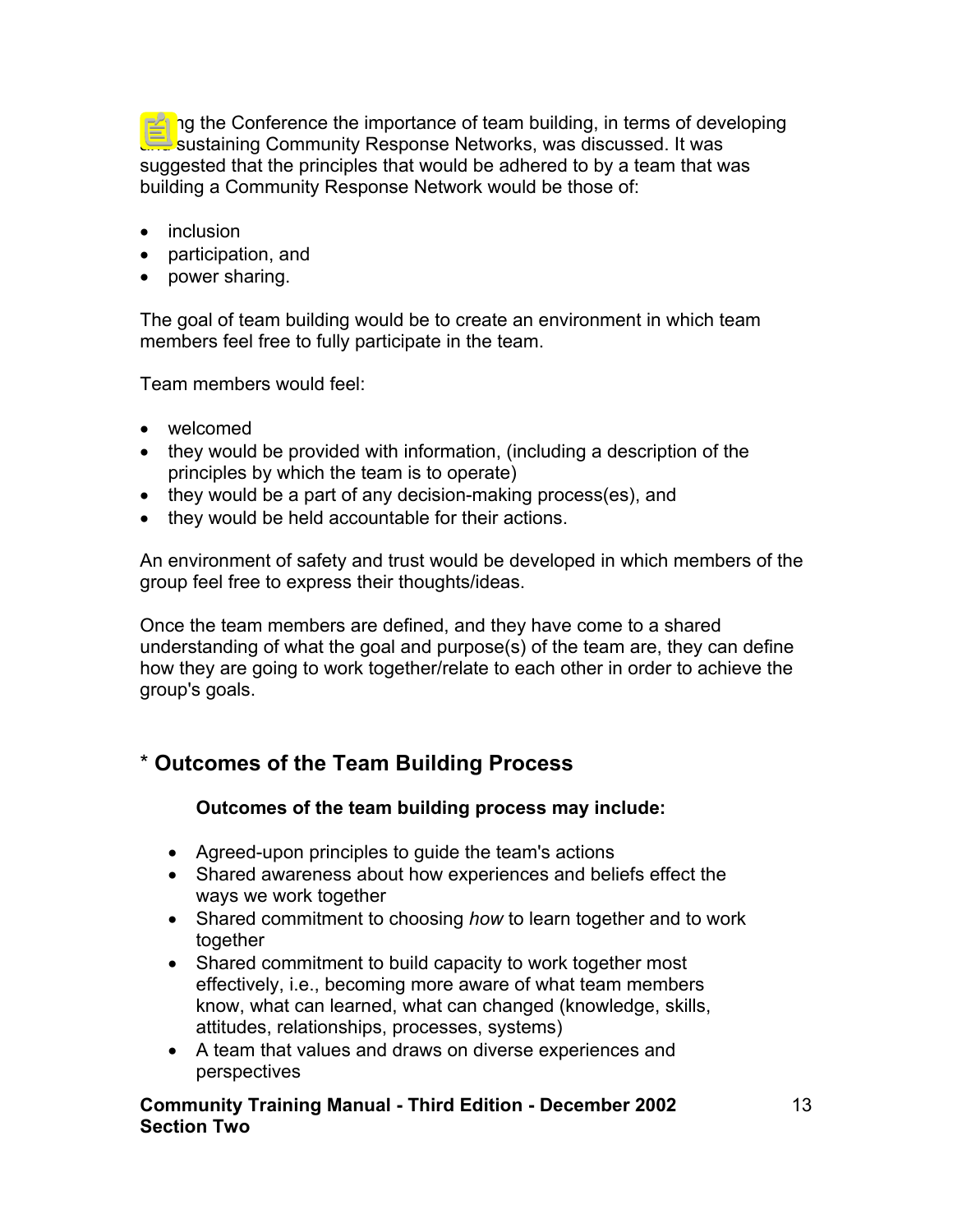- A team that maximizes the participation (contribution) of all its members
- A team in which all participants have equal opportunity to influence how the work gets done, and the what the outcomes of the work will be
- Individual and team actions that are accountable to principles

### **And, of course,**

 $\mathcal{L}_\text{max}$  , where  $\mathcal{L}_\text{max}$ 

- More people in the community know about the Community Response Network (CRN)
- More people in the community are concerned about [older] adult abuse and neglect
- More people will see the CRN as a community resource for addressing [older] adult abuse and neglect
- More people will know who to contact when they hear about a situation of abuse or neglect

(**Please Note**: Community Worksheets # 1, 2 and 3 - contained in Section Three (pp. 1 - 6) of this Manual - may assist you with building your CRN and with your team building work.)

## **Developing Agency, Inter-Agency, and Community Understandings of your CRN**

During the Community Response Networks: Community in Action Conference a number of handouts were distributed that discussed "agency, inter-agency, and community protocols". In this Manual the terms that will be utilized in place of the word "protocols" are: "**understandings**" or "**agreements**". This is due to the fact that the word "protocol" often conjures images of a fixed, or static, chain of events that are to occur when an action triggers them. When assisting abused older adults such a static model has not been found to be useful as older adults are individuals, and their individual circumstances will change with each instance of abuse that occurs. Therefore the response that worked for one, individual, instance of abuse probably will not work for another.

*<sup>\*</sup> Adapted from: Protocols to Guide a Co-ordinated Community Response - Everyone has a Role to Play*: Handout distributed at the Community Response Networks: Community in Action Conference; November 21 - 24<sup>th</sup>, 2001; Richmond, British Columbia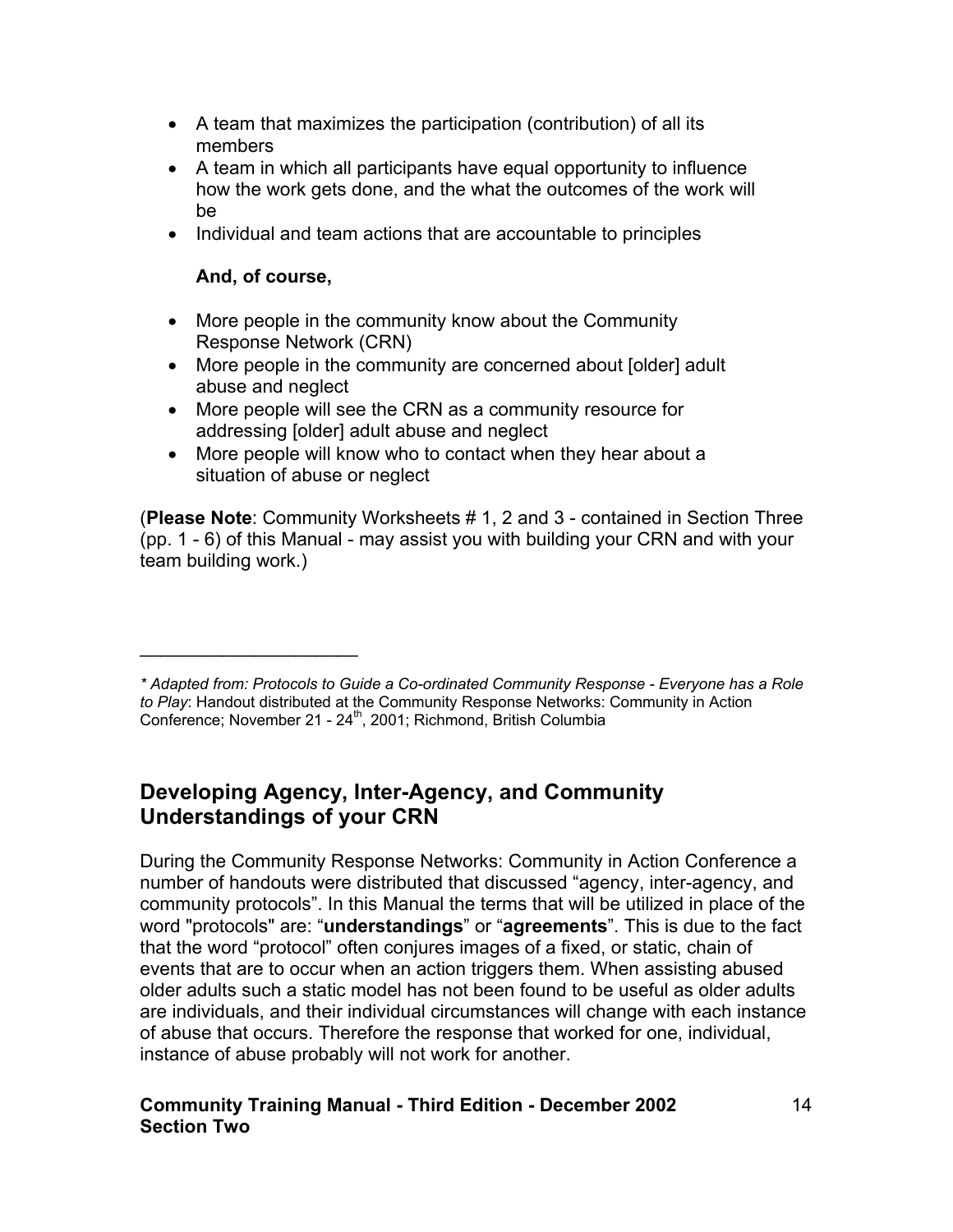Any "understandings" or "agreements" should be flexible to accommodate this need for differences in response. The agreements (or to use the other language "protocols") should only be a framework to help CRN members think through how to assist people. The understanding or protocol should adapt to fit the needs of the person being assisted rather than trying to fit that person's problem into a rigid protocol.

The process to develop understandings and/or agreements within the CRN, and between CRN members and the community, is grounded in the same principles as other CRN activities:

- $\triangleright$  Inclusion
- $\triangleright$  Participation
- $\triangleright$  Power Sharing
- $\triangleright$  Assuming capability, and
- $\triangleright$  Building capacity  $*$

 $\_$ 

In order to promote understandings (particularly among the older adult members of your community) of your CRN and its work - among agencies, between agencies, and within your entire community -all the members of your CRN will need to be able to describe:

- how each CRN member can offer support to an [older] adult experiencing abuse or neglect, **and**
- how the CRN team is working toward the prevention of such abuse.

One way in which you could educate both CRN and community members about: the CRN; who in your community could assist an abused older adult; and what that assistance would look like, is to use scenarios to think about situations of abuse and neglect.

Develop scenarios of abusive situations that are realistic but are not actual instances of abuse of older adults that have occurred in your community.

Ask yourselves as you are working through the scenario(s) you have developed:

<sup>\*</sup> Adapted from: *Protocols to Guide a Co-ordinated Community Response - Everyone has a Role to Play*: Handout distributed at the Community Response Networks: Community in Action Conference; November 21 - 24th, 2001; Richmond, British Columbia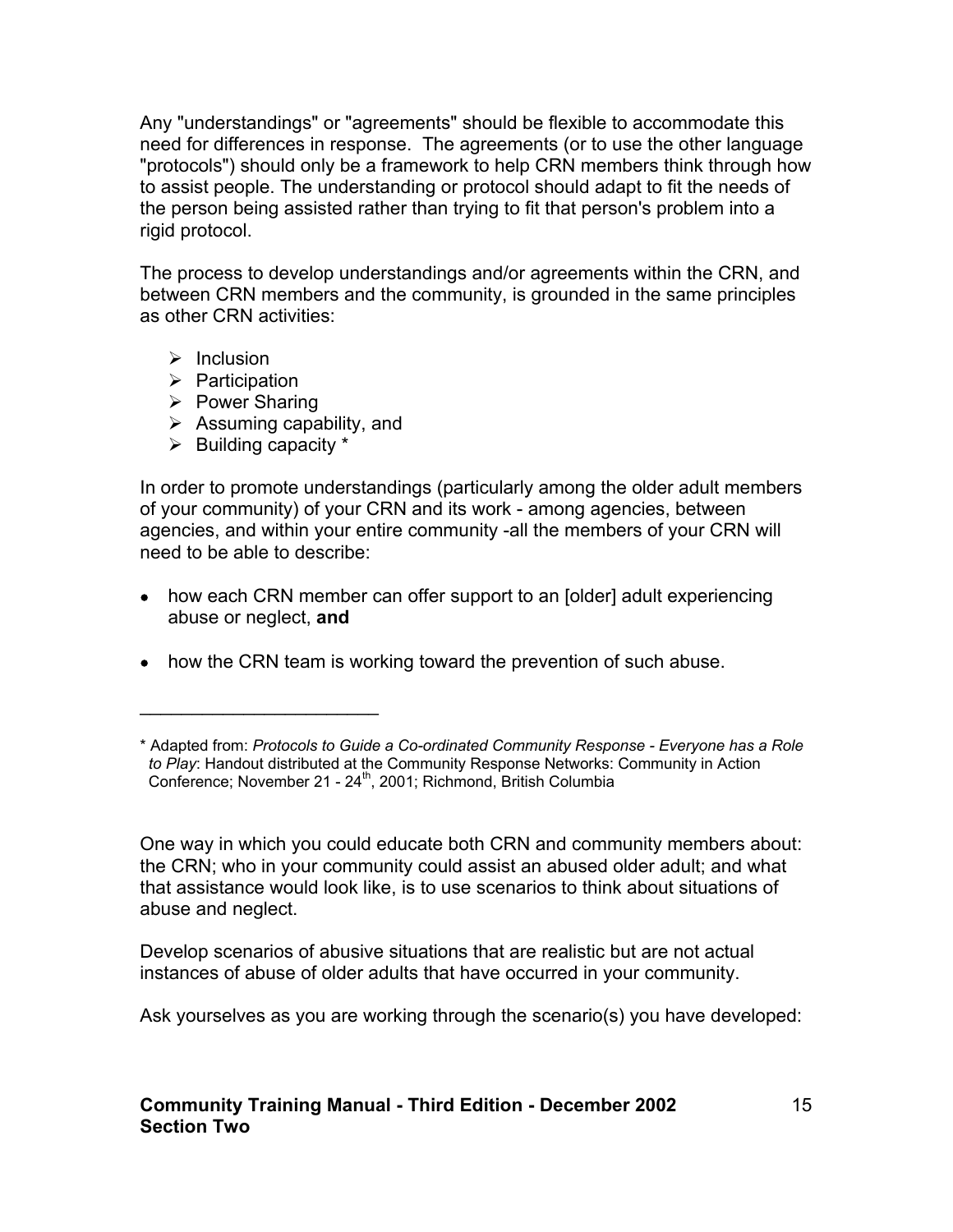- In this situation, how would each organization or individual member of the CRN be able to offer support to the older adult experiencing abuse and/or neglect?
- Do understandings/agreements exist between you, as CRN members, regarding how each organization or individual will respond to/support the abused older adult?
- Do understandings/agreements exist regarding how you will co-ordinate these responses?
- Where no such understandings or agreements exist how might you develop them?
- Who else in the community (non-CRN members) might work with you to support this older adult?
- How might you develop understandings/agreements between these organizations or individuals and the CRN regarding how they will support you in assisting the abused person?
- How will you, as CRN members, make **sure** that the abused older adult receives appropriate support and assistance?
- How will you come to agreements regarding what is appropriate assistance? \*

## **Remember…**

"An effective co-ordinated community response to [older] adult abuse and neglect will occur ... when CRN relationships ... support:

- $\triangleright$  Shared learning, reflection and growth
- $\triangleright$  Shared leadership
- $\triangleright$  Shared decision-making

**\_\_\_\_\_\_\_\_\_\_\_\_\_\_\_\_\_\_\_\_\_\_\_\_\_\_\_\_\_\_**

- $\triangleright$  Shared accountability
- $\triangleright$  Safety and trust, and
- $\triangleright$  Shared action"<sup>[7](#page-15-0)</sup>

**<sup>\*</sup>** Adapted from: *Protocols to Guide a Co-ordinated Community Response - Everyone has a Role to Play*: Handout distributed at the Community Response Networks: Community in Action Conference; November 21 - 24<sup>th</sup>, 2001; Richmond, British Columbia

<span id="page-15-0"></span><sup>7</sup> *Protocols to Guide a Co-ordinated Community Response - Everyone has a Role to Play*: **Community Training Manual - Third Edition - December 2002 Section Two**  16 Handout distributed at the Community Response Networks: Community in Action Conference;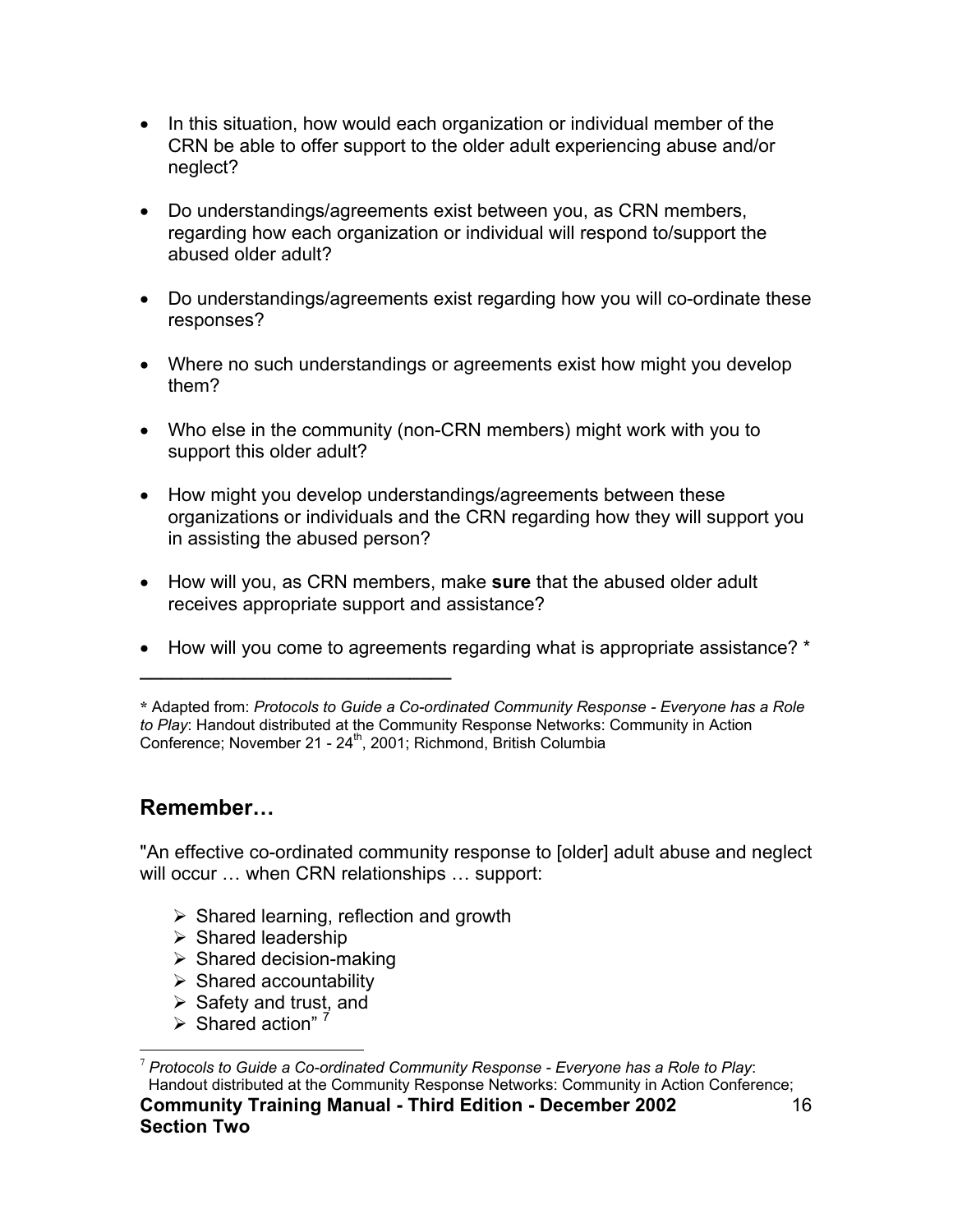All members of the CRN should be able to describe what the people in these relationships have agreed to do, and how they will be accountable to each other.

The measure of an effective community response is found in the strength of the relationships among CRN members.

## **Values to Guide Practice and Participation in the Community**

- 1. The people involved in developing a co-ordinated community response include:
	- (a) those individuals who may need or want assistance to prevent, avoid, or address abuse
	- (b) those individuals who may provide assistance to prevent, avoid and address abuse
- 2. The needs, interests, and participation of those individuals who potentially may need or want assistance *leads* the planning and implementation process.
- 3. Participation is meaningful for all participants, as defined by the participants themselves.
- 4. The skills and knowledge of all participants are recognized, valued, and supported.
- 5. Activities for participation are varied and flexible, to meet the specific needs and wishes of a wide variety of participants.
- 6. All participants endeavour teamwork together as equal partners in the planning and implementation process. Efforts are made to decrease power imbalances where they exist, and to build on the capacity of all participants to participate on an equal basis with others.
- 7. Professionals transform their practice from "doing for" to "doing with" to enable full participation.
- 8. All participants are kept informed, communicate and share information with each other.

November 21 - 24<sup>th</sup>, 2001; Richmond, British Columbia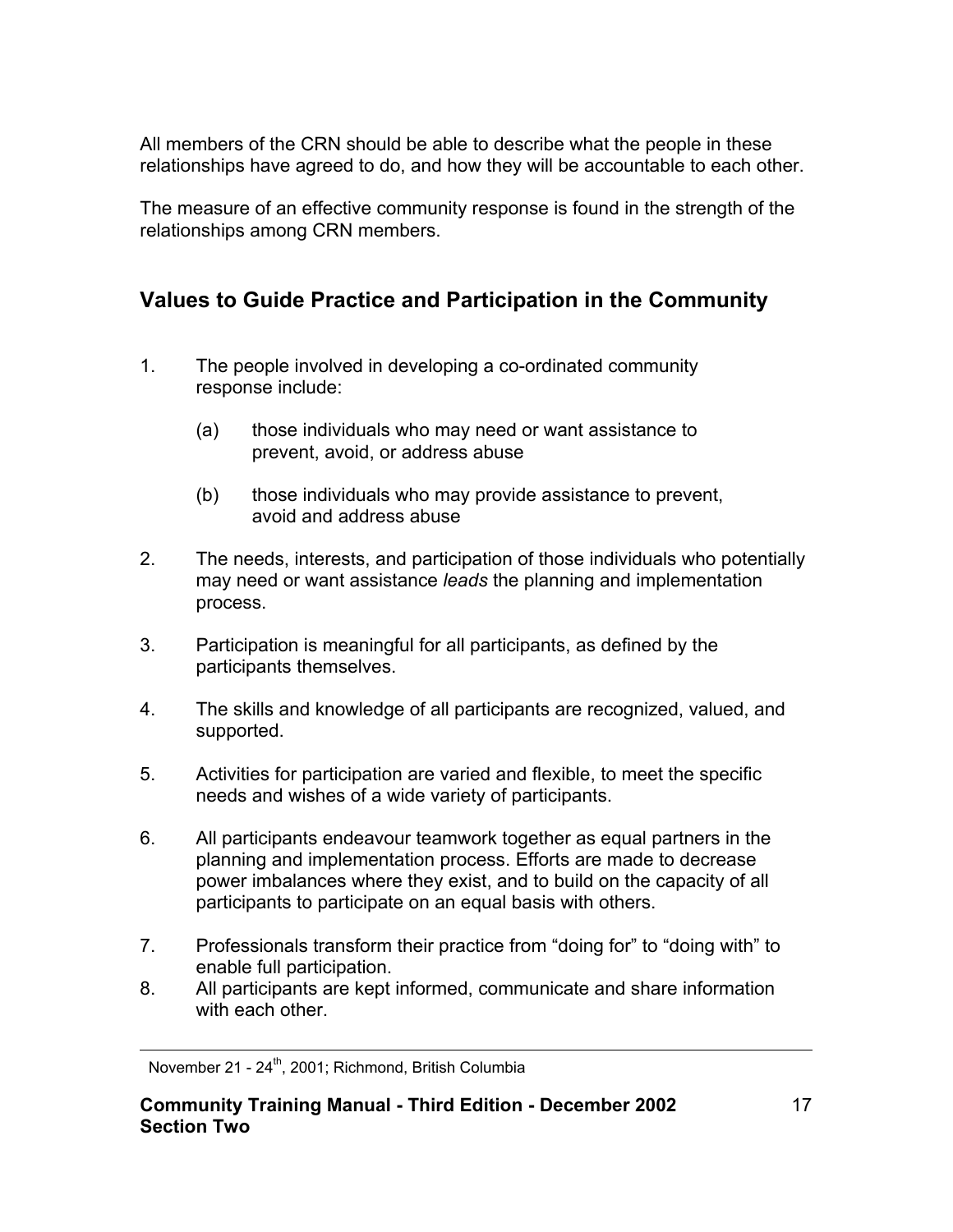- 9. All communication is in simple and clear language or in some other form that is understood by participants. Special efforts are made to communicate with all individuals, regardless of how they communicate.
- 10. Policies, procedures and protocols are developed with maximum participation of all individuals who may need or want assistance or who may provide assistance to prevent, avoid, or address abuse.
- 11. Any guidelines to develop a co-ordinated community response respect the diversity of the communities across Ontario and support local control.
- 12. Accountability is built into all plans for the implementation of any response to abuse at both the government and community level; evaluation will address both process and outcome. <sup>[8](#page-17-0)</sup>

## **Developing Community Response Networks The Haldimand-Norfolk Process**

The members of the Community Response Network have gone through the above described team building processes many times and will go through them many times again.

The Steering Committee of the Haldimand-Norfolk (H-N) Elder Abuse Project was originally formed to write a funding proposal to Health Canada: The Partners in Aging Program. The proposal that they wrote requested funding which would allow them to: teach themselves about the issue of the abuse of older adults; teach others about these issues; and develop a community protocol that would describe how older adults suspected of being abused could be assisted. Therefore, the initial Committee was very small and task (proposal writing) oriented. It was comprised of a group of representatives from agencies and organizations that had identified themselves as being interested in doing this work during a one day workshop on the issues involved in working with older adults.

When the requested funding was secured the Committee hired a Project Coordinator and its membership was expanded.

<span id="page-17-0"></span> <sup>8</sup> *Connecting Module Workshops Manual: Module One Handouts,* British Columbia Coalition to Eliminate the Abuse of Seniors; 1994; pp 14 & 15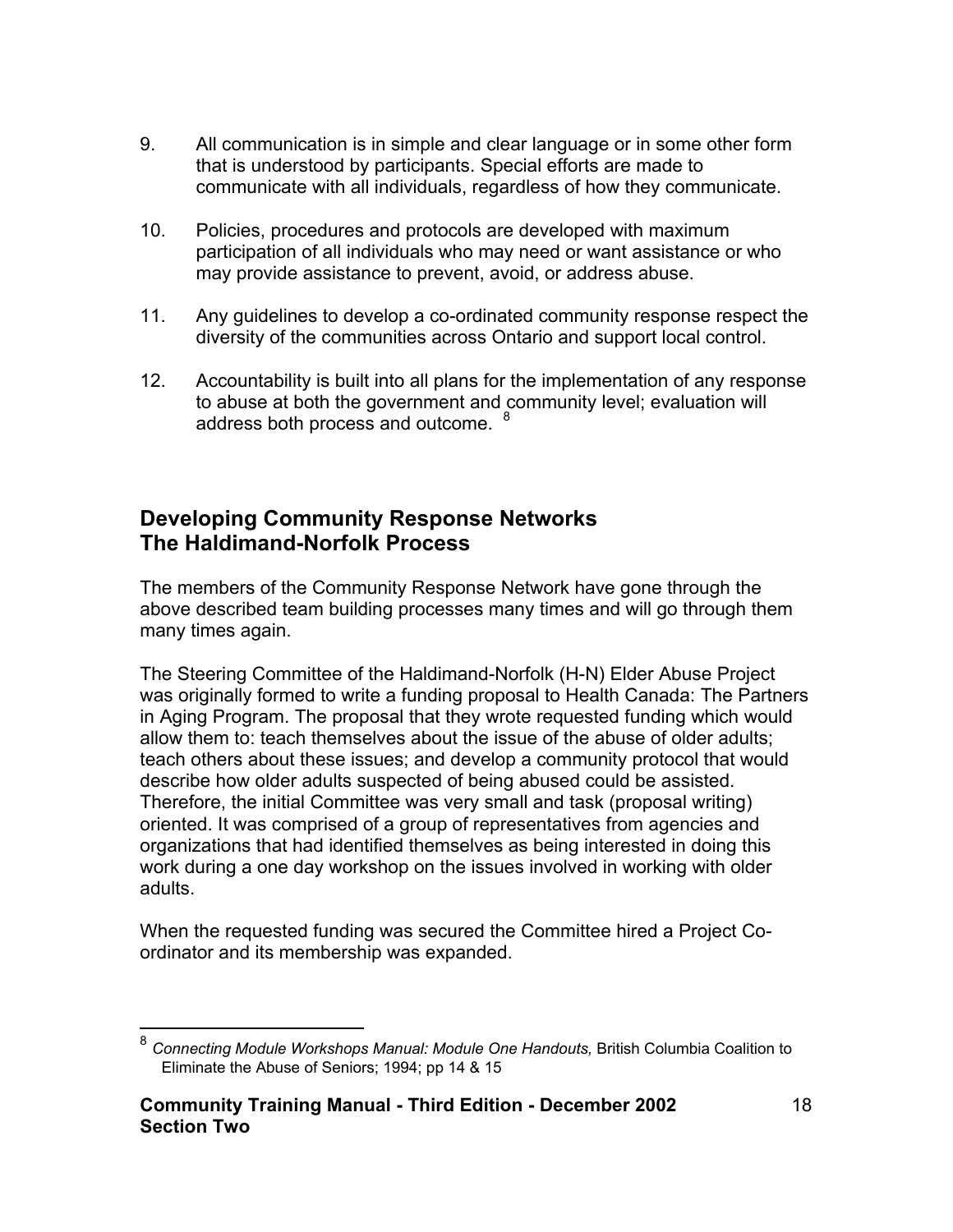New Committee members consisted of those who were invited to join. The expanded Committee was comprised of representatives of: service provider agencies and organizations that work with older adults in the community, law enforcement (Police), Long Term Care facilities (Nursing Homes, Charitable Homes and Municipal Homes for the Aged), and one older adult (who resided at a Long Term Care facility).

The older adult member of the Committee was identified and recruited as he sat on the Board of Directors of a local agency. His voice was considered to be important to the success of achieving the goals of understanding the needs of older adults, education, and team building.

The other Committee members were identified and recruited as they represented agencies, organizations and facilities whose employees worked with older adults. Their voices were considered to be important to the success of achieving the goals of education and team building/information sharing between agencies.

A public awareness campaign was initiated early in the Project. This campaign's purpose was to increase awareness among all community members about the abuse of older adults, the existence of the Project, and the fact that new Committee members, particularly older adults, were being sought.

The public awareness campaign was successful in educating the community about the issue of the abuse of older adults and the existence of the problem, but was not found to be a useful strategy for recruitment of older adult volunteers.

The Steering Committee then broke off into smaller working Committees - the Management Committee, the Training Committee, and the Protocol Development Committee.

The full Steering Committee continued to meet quarterly to update each other on the work of the Committees and to evaluate whether or not the group as a whole was achieving its goals as originally planned.

#### **At the end of the work of the first H-N Elder Abuse Project, the members of the Steering Committee had:**

- increased community and agency/organizational awareness of the issue of the abuse of older adults
- increased the level of knowledge of these issues in the community
- written and distributed an Education Manual on the issue of the abuse and neglect of older adults and how to assist an abused older adult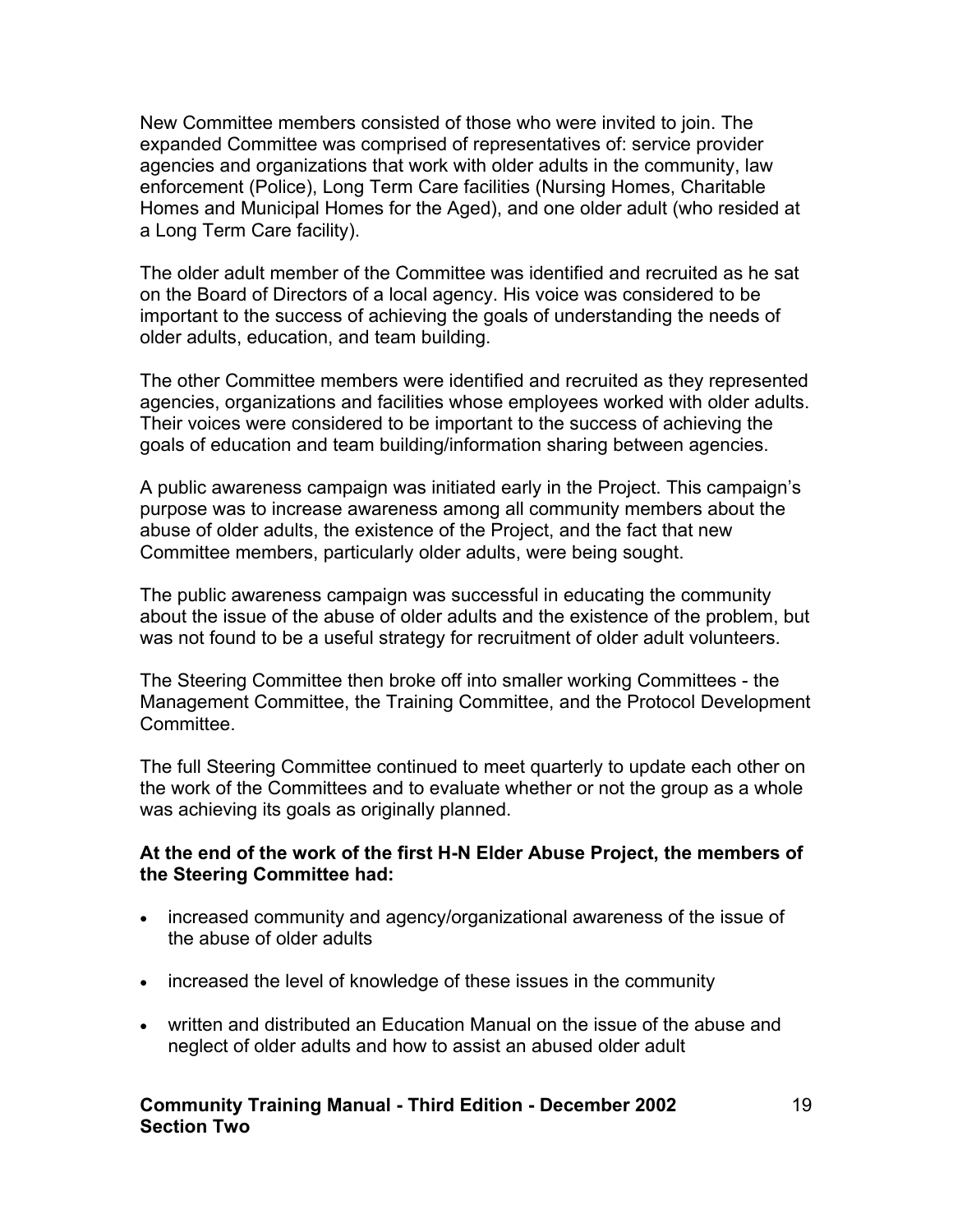• written and distributed a Resource Guide that provided information on the abuse of older adults, how to assist an abused older adult, and what community resources (agencies and organizations) were available to assist abused individuals and in what ways they could assist

They were unsuccessful in developing a community "protocol", in terms of creating a "map" of who in the community would do what to assist an individual abused older adult. The members of the Steering Committee encountered all of the difficulties with protocol development that have been discussed earlier in this Section of this manual. The main difficulty they encountered was that individual's circumstances change with each instance of abuse that occurs, therefore one "map" could not be created.

For example, the members of the Protocol Committee discovered that they could "map out" a response for one, individual, instance of abuse, but this "map" would not work for another instance of even a similar form of abuse. Therefore, the members of the Protocol Committee, and ultimately the Steering Committee, decided to apply for further funding which would allow them to create a community team the members of which would work toward the development of shared understandings regarding older adult abuse and how to respond to abused individuals. In short, they decided to attempt to obtain funding which would allow them to import the Community Response Network community development model from British Columbia.

Again a small, task-focused committee was created to write the proposal for funding that would allow them to develop this local community response network. When they were successful in securing this funding they expanded and altered the Steering Committee's membership once again.

More concerted efforts were made to recruit older adult volunteers. Some of these recruitment efforts were successful, (e.g., when trained older adult volunteers spoke to groups of their peers) and some were not, (e.g., the mass distribution of a flyer that described the Project and our volunteer needs).

When the Connecting Module Workshops (four days of Workshops, facilitated over time, that lead community members to the development of a framework for their community's CRN) were to be facilitated in H-N the members of the Steering Committee invited specific people/organizations to attend the Workshops.

These people were:

- older adults from various cultural backgrounds (reflective of some of the cultural backgrounds of residents of the Region)
- a clergy member
- representatives from service provider agencies and organizations that provide
- **Community Training Manual Third Edition December 2002 Section Two**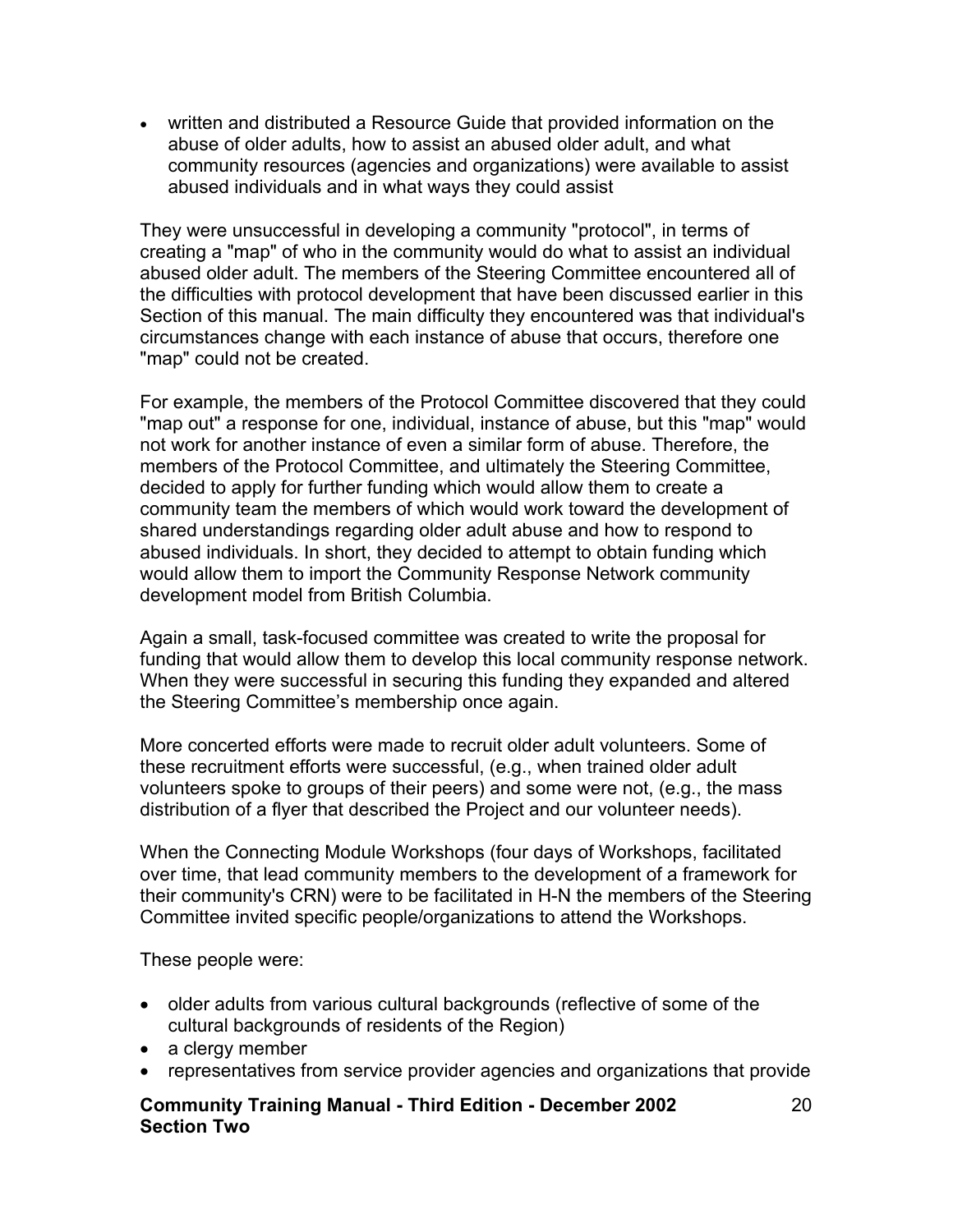service to older adult community members (including: the Police, the Public Guardian and Trustee's Office, the Department of Veterans Affairs, Women's Services, the Community Care Access Centre, the Public Health office, geriatric psychiatry/mental health services, the local Alzheimer Society, victim's services, aboriginal family violence services, the Victorian Order of Nurses, emergency room staff from each of the hospitals in the Region, social work staff from each of the hospitals in the Region, and Senior Support Services).

Some of the community service agencies and organizations represented at the Workshops had been Steering Committee participants prior to facilitation of the Workshops and some had not.

In most instances the Steering Committee invited agency and organization representatives that held managerial level positions within their agency or organization to attend the Workshops. One exception was to invite the Abuse Issues Co-ordinator of the H-N Ontario Provincial Police rather than the Staff Sergeant. The reason that managerial level representation was requested was due to the fact that the Workshop participants would be speaking for their agency or organization at the Workshops and potentially making some commitments in terms of organizational policies and how they could assist the response network.

The Connecting Module Workshops did lead Workshop participants to develop a framework for H-N's Community Response Network.

When this framework was established the Steering Committee membership expanded and altered once again.

New members joined the Committee. These were mostly people who had been in attendance at the Workshops and representatives from new service provider agencies in the community. Some representatives left the Committee as their service was no longer being offered in H-N.

A new sub-Committee, the Policy and Procedure Committee, was formed to perform a specific task - that of writing the Mission Statement and Guiding Principles of the H-N CRN.

The Education Committee (formerly the Training Committee) expanded.

The Protocol Development Committee was disbanded.

As the funding for the H-N Project was scheduled to end in December 2000, the work of the members of the Steering Committee, was re-focused to concentrate on developing strategies to sustain the Community Response Network.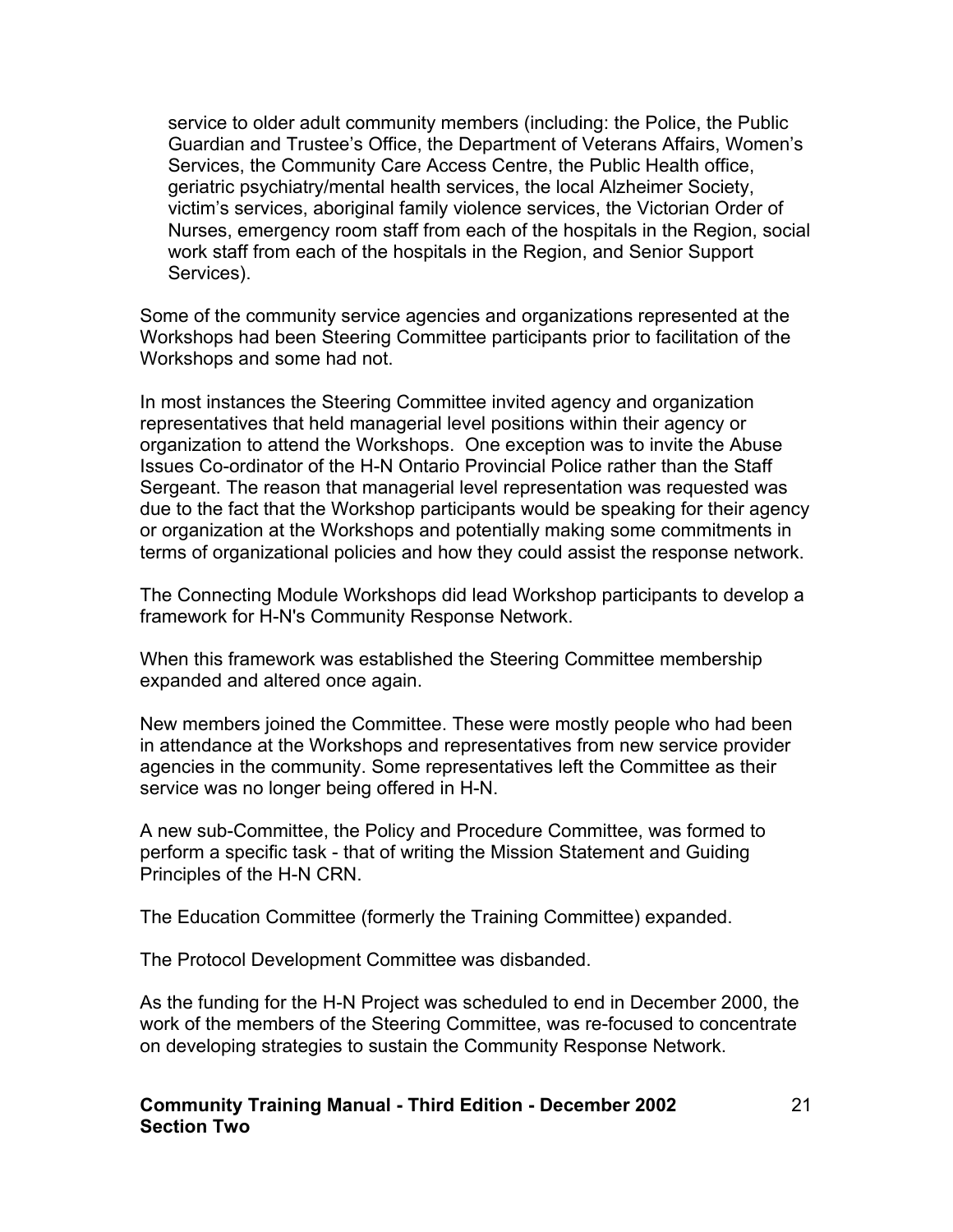Their efforts were successful and the Haldimand and Norfolk Community Response Network is still in existence.

The Network is currently (2002) comprised of two Committees:

- the Advisory Committee (which oversees the "day-to-day" running of the Network), and
- the Education Committee (which supplies educational presentations to both the public and to professionals)

There is also one Sub-Committee of the CRN - the "Choices Committee". This Sub-Committee is comprised of a group of older adults who are investigating both the needs of older adults in the community and how to meet those needs, and piloting an "A Time for Me" Project.

A Steering Committee, comprised of all the members of the Community Response Network, meets quarterly so that CRN members can update each other on the work of the Committees and Sub-Committee, and to plan future Network activities.

#### **The history of the events that took place in H-N is not offered to you as a "map" for how your community should recruit and organize volunteers and representatives in your Community Response Network.**

It is meant only as an **example** of how one community developed a CRN and to illustrate that your committee membership will change as time goes on, both in terms of membership and in terms of the focus of your work.

An integral part of the H-N Project on the Abuse of Older Adults was the issuance of reports that discussed what had, and had not been, accomplished during the course of the Project, and recommendations for future CRN development work - both in H-N and other communities. These reports and recommendations were made to the Project's funders, the Ontario Trillium Foundation, as a part of the Project's evaluation process.

The exercise of writing these reports and recommendations was quite useful in terms of helping the Steering Committee reflect about such things as, for example, which older adult volunteer recruitment strategies did, and did not, work. These reflections led the H-N group to alter strategies along the way. As a result of this learning process, it is anticipated that the community's future work will be more successful.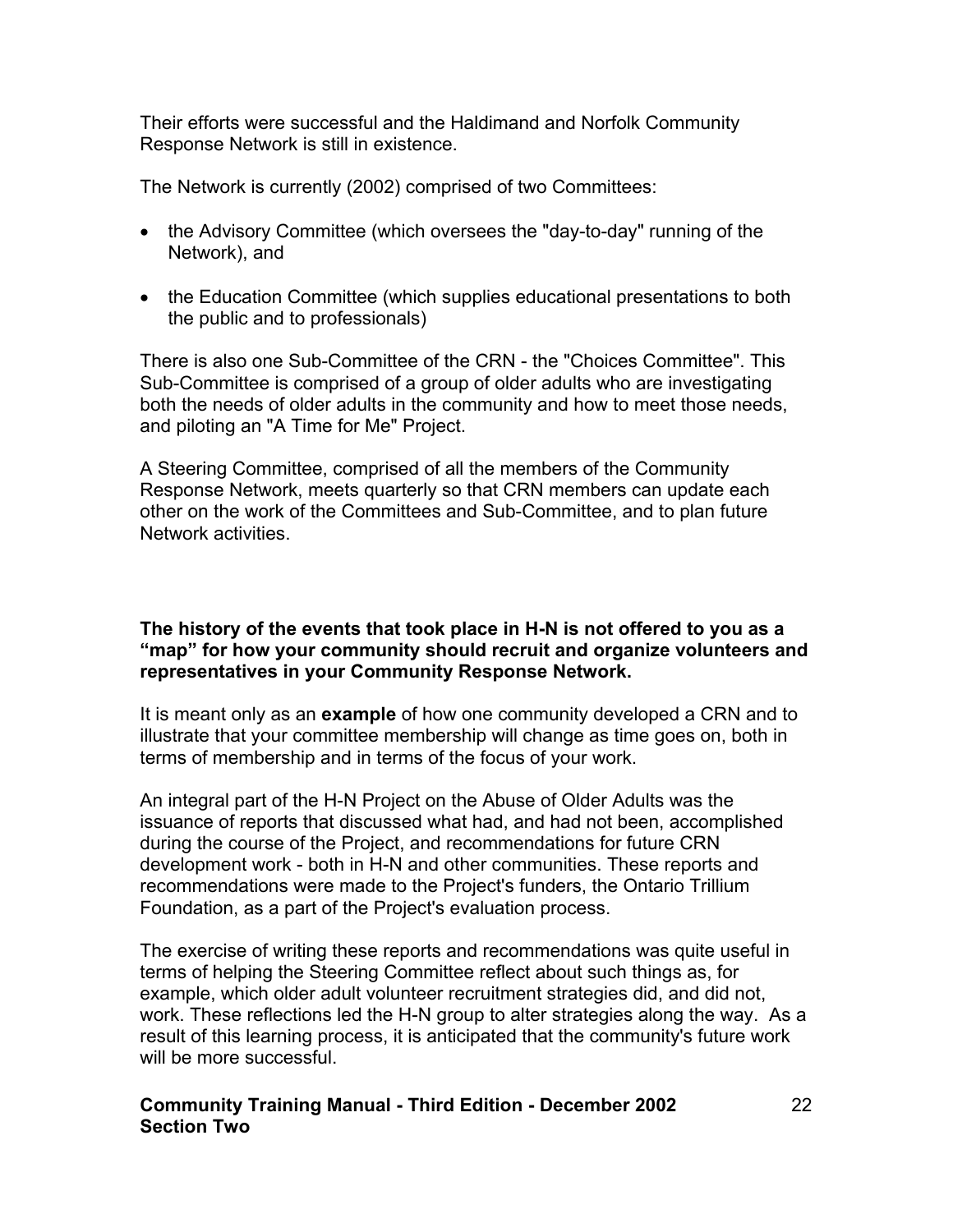The following is a list of some of the recommendations that the Steering Committee of the H-N Project made in reports to its funders. You may find these recommendations useful in your community work in that you may find that some strategies that did not work in H-N work for you, and vice-versa.

### **Recommendations from the Haldimand-Norfolk Project: What Worked and What did not Work**

1. The H-N Steering Committee had initially proposed to establish eight "Older Adult Resource Groups" - one Group in each of the eight towns within the Region. These groups were envisioned to be comprised of older adults, and it was the hope of the Steering Committee that the Groups' members would both: inform the members of the H-N CRN of the needs in their community, and, that one member from each Group would agree to be trained to facilitate Connecting Module Workshops.

It was difficult to find older adults who possessed the time and energy to commit to being both the person who was assisting H-N CRN members in community development activities in their town and the person who would take the "Trainthe-Trainer", Facilitation of the Connecting Modules, Training.

It was eventually decided that these tasks would be divided amongst different people.

This was a successful strategy in terms of identifying more older adults who were willing to volunteer to assist in the work of the H-N Project and **the Steering Committee highly recommended this strategy to any other community attempting to recruit volunteers.** 

**In fact, when trying to build a Community Response Network in your community the Steering Committee members would recommended that you:**

- identify potential volunteers, and utilize a variety of recruitment strategies, from the onset of your project
- maintain an information flow to its own communities via the media, however it is not recommended to rely on media releases as a recruitment strategy
- contact Seniors Groups, Legions, and other organizations where older adults congregate early in your project's tenure. Arrange speaking engagements to these groups of older adults as soon as possible.
- have pre-planned activities for older adult volunteers who are recruited early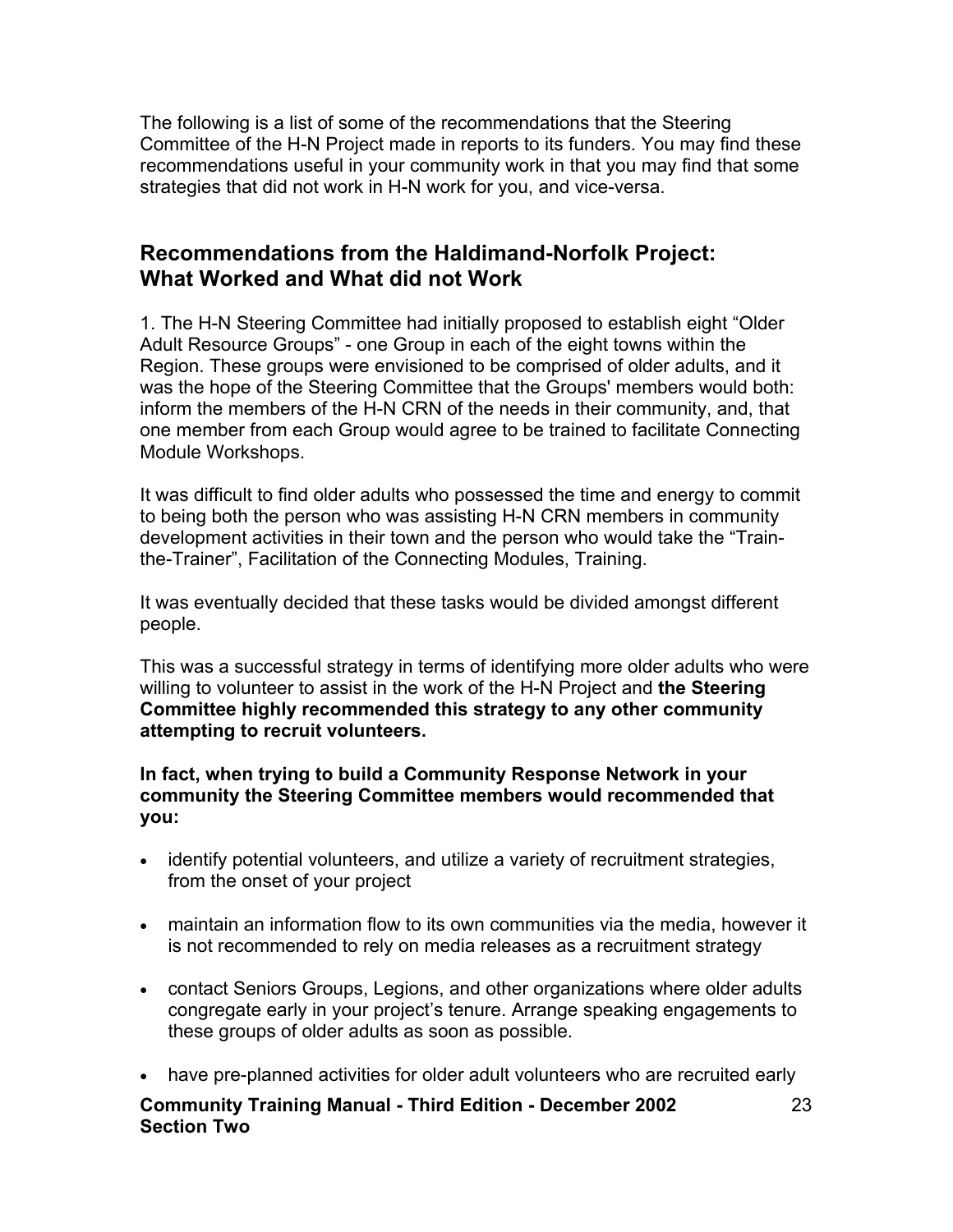in the life of your project to undertake so that they remain interested and involved in the project while committee building and strategy development is ongoing.

- allow a lot of time in the timeframe of your project for the recruitment of older adult volunteers and develop as broad an older adult recruitment strategy as possible.
- recruit past caregivers to older adults who are interested in assisting in such a project, and/or interested in assisting current caregivers.

It should be recognized that older adult representatives and caregiver representatives on committees may, at times, be one and the same person.

2. The Steering Committee created and distributed a flyer describing the need for CRN volunteers (particularly older adults). This flyer was displayed across the Region. The distribution of this flyer resulted in the recruitment of one young adult volunteer who was willing to assist with clerical work and two requests for a speaker on the topic of the abuse of older adults. **The Steering Committee would recommend the distribution of such a flyer by others working on similar projects as a community education tool, however, the H-N experience is that such flyers are not useful in recruiting older adult volunteers.** 

3. The Project Co-ordinator and Steering Committee members organized booths at community Seniors/Health Fairs. This was not found to be a good venue for the recruitment of volunteers, however, such venues did provide an opportunity for more community education on the issue of the abuse of older adults as well as providing community exposure to the work of the project.

In Haldimand-Norfolk it has been interesting to note that the talks to "Women's Groups" (Women's Auxiliaries, Church Groups, etc.) - particularly those groups within faith communities - have successfully resulted in the recruitment of older adult Project volunteers.

4. **The Steering Committee highly recommends the training of older adult volunteers to be speakers to community groups on the topic of the abuse of older adults - both as a volunteer recruitment tool, and in terms of generating more interest among the older adult population in the work of older adult abuse projects. This strategy resulted in older adults showing increased interest in the work of the H-N Project.** 

5. **The Steering Committee would recommend to other communities that they allow for a great deal of time within the timeframe of their project for the recruitment of older adult volunteers; that they have as broad an older**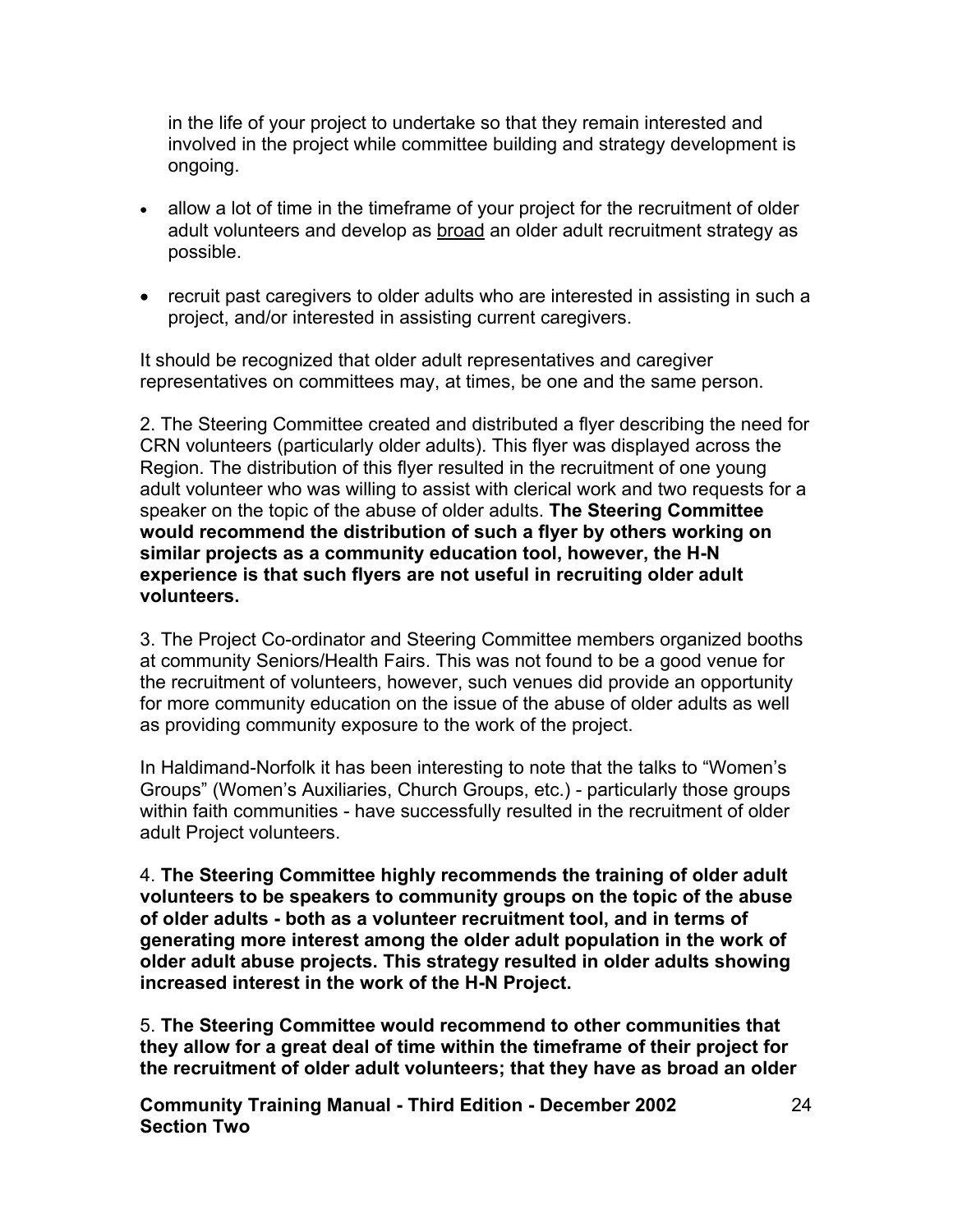#### **adult volunteer recruitment strategy as possible; and that they acknowledge from the outset of their work that older adult volunteer recruitment will be ongoing throughout the life of any such project**. [9](#page-24-0)

Most of these recommendations refer to the recruitment of older adult volunteers. This is due to the fact that both H-N Projects on the Abuse of Older Adults were developed by agency and organizational representatives who then needed to find ways to recruit older adults to assist and inform them.

**When you are recruiting individuals to join your CRN be creative**, and think as broadly as you can when you are thinking about both who should be represented on your committee and how you will recruit those people/invite them to participate!

## **Strategies for CRN Development**

### **If you have now:**

- created a core group/committee that has decided how they want to address the issue of the abuse and neglect of older adults in your community
- focused on the specific activities you would like to engage in, and the tasks that you would like to accomplish, in terms of addressing this issue in your community
- identified who you would like to assist you in this work (in terms of giving input to, and providing feedback regarding, the work that you are suggesting should be done) .......

What strategies could you use to accomplish the work that you are suggesting be done?

### **You could:**

 $\overline{a}$ 

Apply for funding that would enable you to do such things as purchase resources, hire a person to co-ordinate your activities, advertise the fact that your committee exists and the work that it is attempting to accomplish, create and distribute your own educational materials on the topic, etc.

<span id="page-24-0"></span><sup>9</sup> *First and Second Interim Reports to the Ontario Trillium Foundation*: Preston, Joanne; Port Dover, Ontario; 1998 and 1999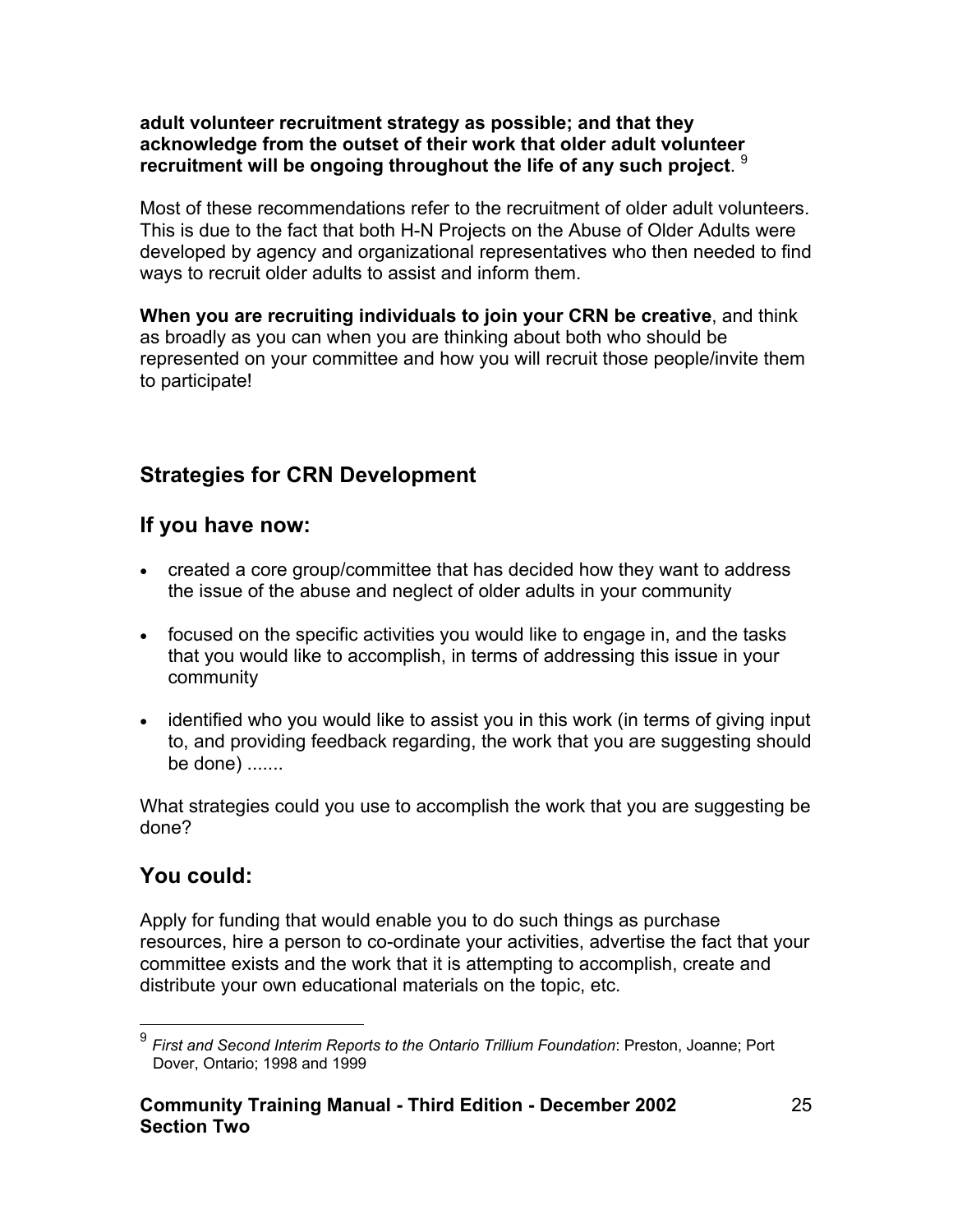**BUT**, you may not receive the funding that you initially applied for, and/or a source funding may not become available for some time.....so what can you do when funding is not present?

**Again**, think very broadly and creatively.

### **Scan your community:**

- see who might already have some of the resources (including knowledge) that you are seeking to assist you with your work and ask them to join your committee and share their resources and/or knowledge with the broader group
- ask older adults who are considered "informal leaders" in your community to join your group
- ask people (particularly older adults) who have particular skill sets to join your group (i.e., people may possess: public speaking skills, researching skills, teaching skills, organizing skills, clerical skills, computer skills, etc.)
- ask community agencies and organizations if they would be willing to join your group, and/or assist you in other ways, i.e., will they: donate staff time to assist the group in overseeing and co-ordinating your activities; donate staff time to attend and/or facilitate in-service educational sessions on the issue of the abuse of older adults; make "in kind" donations to your group (e.g., would they be willing to do some photocopying for you, offer you free meeting space, etc.), etc.
- ask your local media if they would be willing to donate advertising time and or space in their publication for you to communicate the fact that your group exists and what you are attempting to accomplish........etc., etc.

\* (Community Worksheets # 1 and # 2, contained in Section Three of this Manual, may be of assistance to you in this work.)

### **Be creative ....**

**Community Training Manual - Third Edition - December 2002 Section Two**  26 Both in thinking about what you could ask for, and how you will ask for it. You will be surprised how many individuals, agencies and organizations will be willing to assist you. The H-N experience has been that people do see the need to become involved in such activities and are happy to do so. Quite often they have been seeking assistance in addressing the issue of the abuse and neglect of older adults and have not known how to organize/begin addressing the issues. When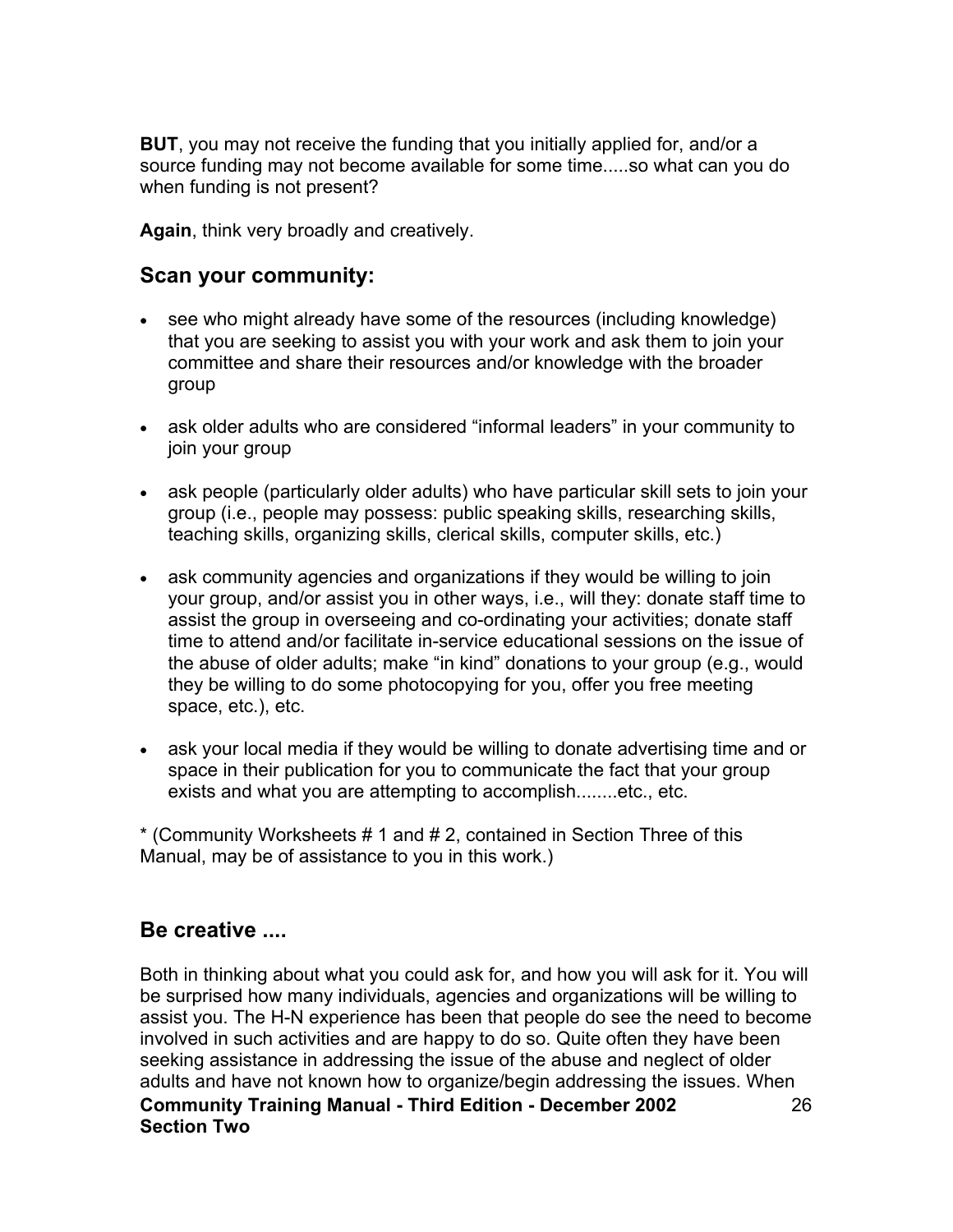opportunities for increased learning on these issues and assistance in addressing the issues are presented to them they will respond positively.

In terms of co-ordinating your work it was the experience in H-N that individuals, organizations and agencies will be willing to assist you with that task. They will see the merits in collectively sharing the work as, although it may take time to undertake such activities as attending committee meetings, providing education on the issue(s), etc., in the long run participating in the work of the project will save them time. It will save them time as: individuals and staff will not have to seek out resources for themselves; individuals and staff will know who to contact to discuss a particular issue; etc.

Once you have begun the processes of gathering people and resources together, defining the needs of your community, and defining your goals......

How can you evaluate whether or not you are accomplishing what you intended to accomplish, whether or not your activities are meeting the identified needs, and whether or not there are other needs that should be addressed?

## **Developing Plans and Evaluating your work**

You have begun the process of gathering people and resources together, defining the needs of your community, and defining your goals. How can you evaluate whether or not your activities are meeting the identified needs, and whether or not there are other needs that should be addressed?

# **Planning**

Plans are made by people so that they can clarify what they want to do, how they want to do it, and when they estimate it will be done. Everyone plans. They plan their day, plan for a vacation, plan what they are going to make for supper, etc.

Whether you are aware of it or not, you also evaluate whether or not your plans were "good plans".

For example, if you are planning a dinner party you:

- decide who to invite
- set a date and time for your party
- send out invitations
- decide on your menu
- check on your available funds to see of you can pay for the ingredients
- **Community Training Manual Third Edition December 2002 Section Two**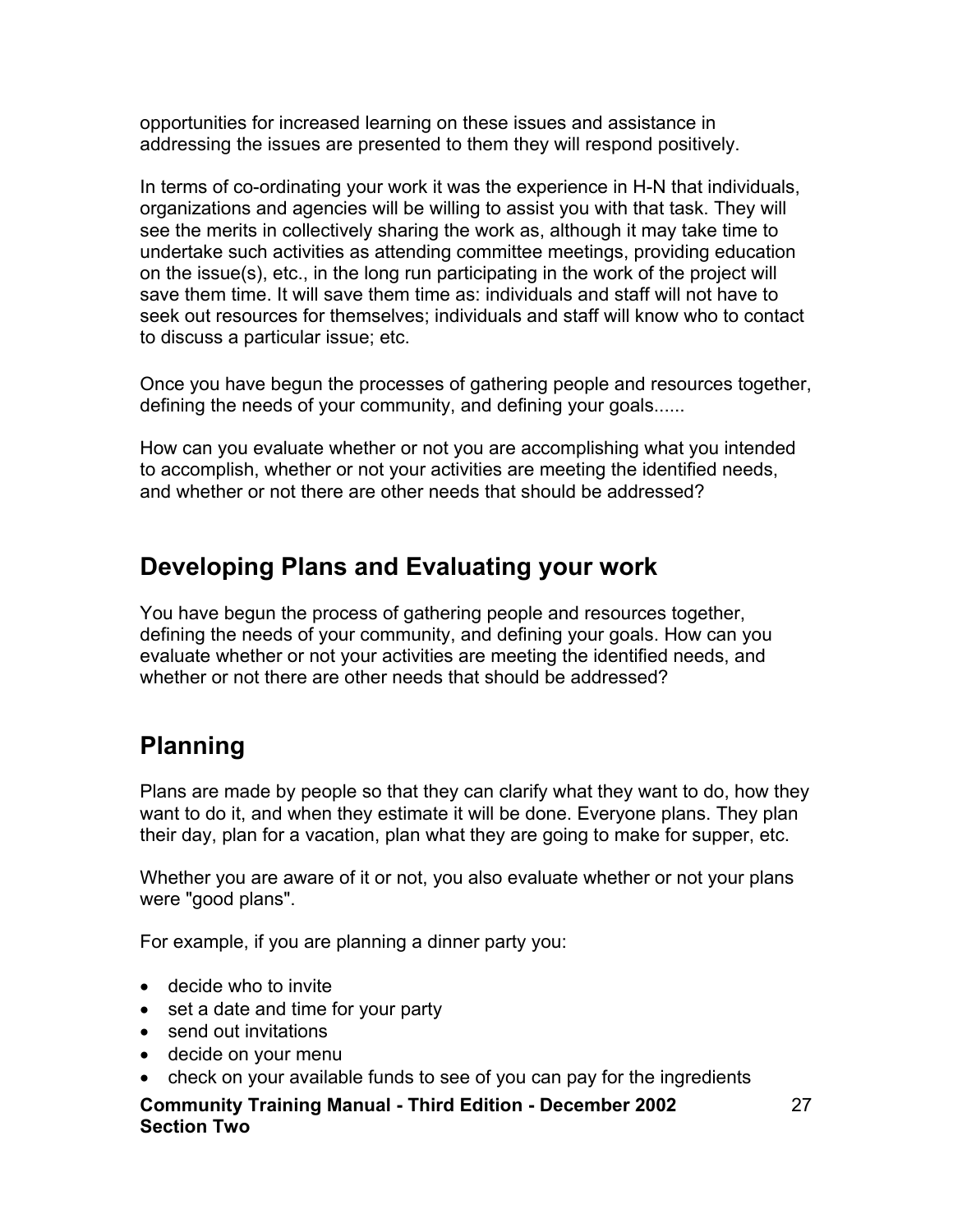necessary for the menu you have planned

- revise your menu if necessary
- purchase the ingredients that you will need to prepare your meal
- clean your house
- prepare your meal
- set your table
- serve the meal to your guests

Your purpose for having the dinner party may be to:

- create an atmosphere in which people enjoy themselves
- provide your guests with tasty, nutritious food
- create a situation in which you get to visit with your friends
- reciprocate (i.e., if you are inviting friends over who had you to their house for dinner a couple of months ago)
- all of the above

You will decide whether or not your plan was good based on:

- did everyone come to your party?
- did they enjoy themselves?
- did you enjoy yourself?
- was the food enjoyed by all?
- all of the above

The author of this manual once held a dinner party for friends. Everyone who was invited came to the party and everyone had a good time. The author had decided to serve Lasagna (with a meat sauce). A couple of weeks before the party she discovered that one of her invited guests is a vegetarian. She decided to make a Lasagna with meat sauce and a vegetarian Lasagna. A few days before the party she discovered that one of her guests is lactose intolerant. The wife of the lactose intolerant person offered to make a cheese free Lasagna and bring it to the party. The person for whom she had made the vegetarian Lasagna was ill the day of the party and could not come.

What can we learn from the above scenario?

- that the timing of the party was well planned (everyone who was invited was initially able to attend)
- people are available on a Saturday evening to attend a dinner party
- that people came and had a good time despite some difficulties
- that the person planning a dinner party should ask their quests about food allergies and preferences before they set their menu
- **Community Training Manual Third Edition December 2002 Section Two**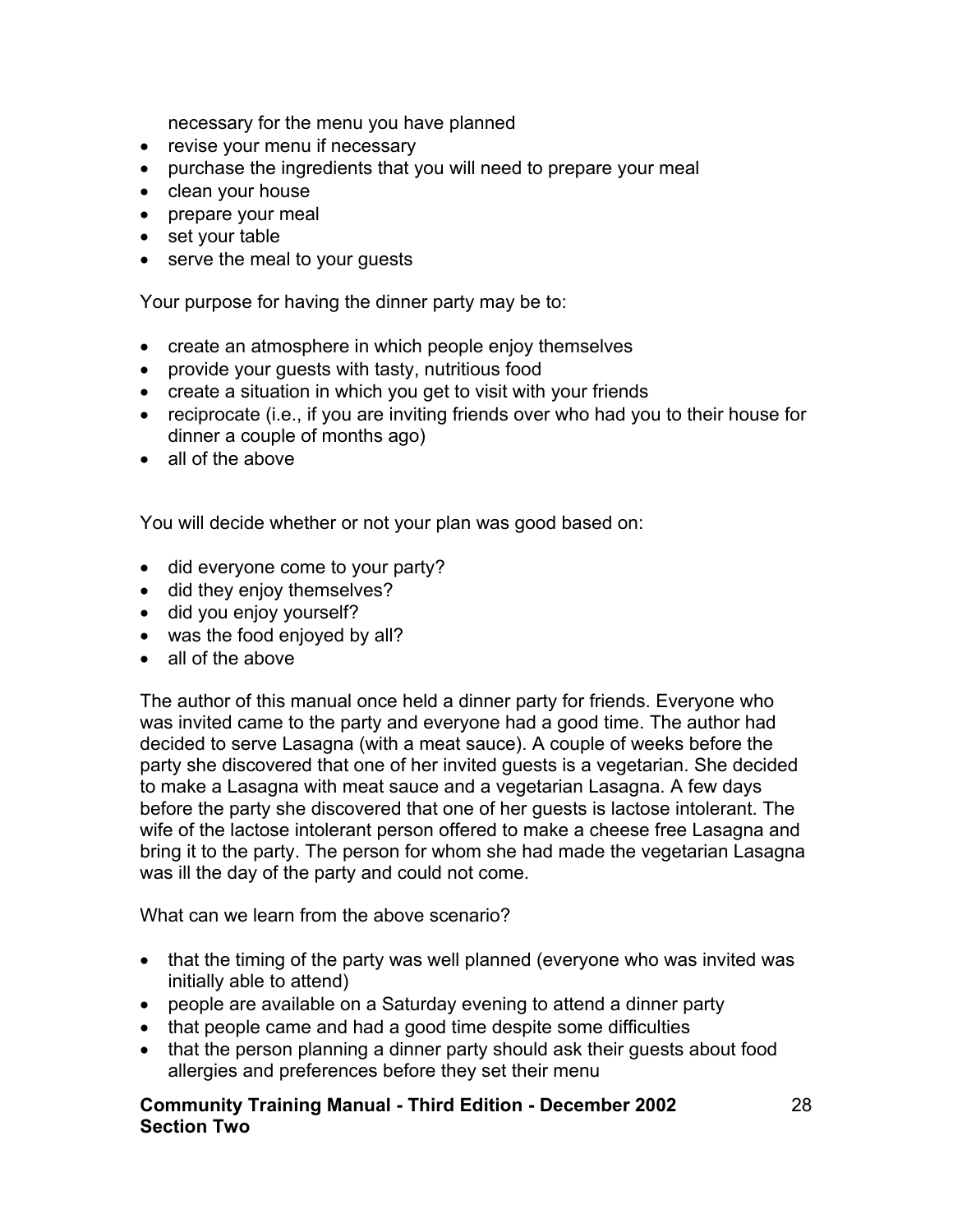- that you have a dear friend who is willing to assist you
- that vegetarians get sick

Making a plan, or plans, for how you are going to address the abuse of older adults in your community is a very similar process to the one described in the above scenario, as is evaluating the effectiveness of your plans.

First of all you need to gather together a group of people.

Then the group has to decide what they want to do, when they want to do it, what materials they will need to carry out their plans, how much their plans will cost, how you are going to evaluate whether or not your plans was a good one, and who will report to whom about the effectiveness of the whole endeavour.

Planning, and evaluating the effectiveness of your endeavours, should be ongoing, cyclical processes.

You will find that your plans will change depending on: what assistance you get while carrying out your plan(s); what barriers appear while you are carrying out your plan(s); what feedback you have received regarding whether or not your plan(s) are working out as anticipated; as well as other factors.

Ask yourselves:

- What do we want to do? (what is our purpose/to what end are we doing this) in the short term? - in the long term?
- Why do we want to do it? (i.e., is it for some benefit?) What benefit? Whose benefit?
- When do we want to do it?
- Who is going to do it?
- What will the costs of doing this be? (financially, and in terms of volunteer hours, etc.)
- How will we know that what we did was good? (Well planned well timed met the needs of the people that we wished to assist/educate, etc.)

Decide upon, and write out your purpose. This should be a brief, broad, statement of what you want to do. For example: the purpose of the Abuse Education, Prevention and Response Project is: "To work together, and with groups in other communities in Ontario, to raise awareness about the abuse of older adults; help communities identify ways of actively preventing, and responding to, the abuse of older adults at a local level; prepare educational materials to assist communities to understand the dynamics of abuse, abuse prevention and response; prepare materials that will act as a community development guide for groups interested in raising awareness about abuse and in developing a local response to abuse; and, work with communities who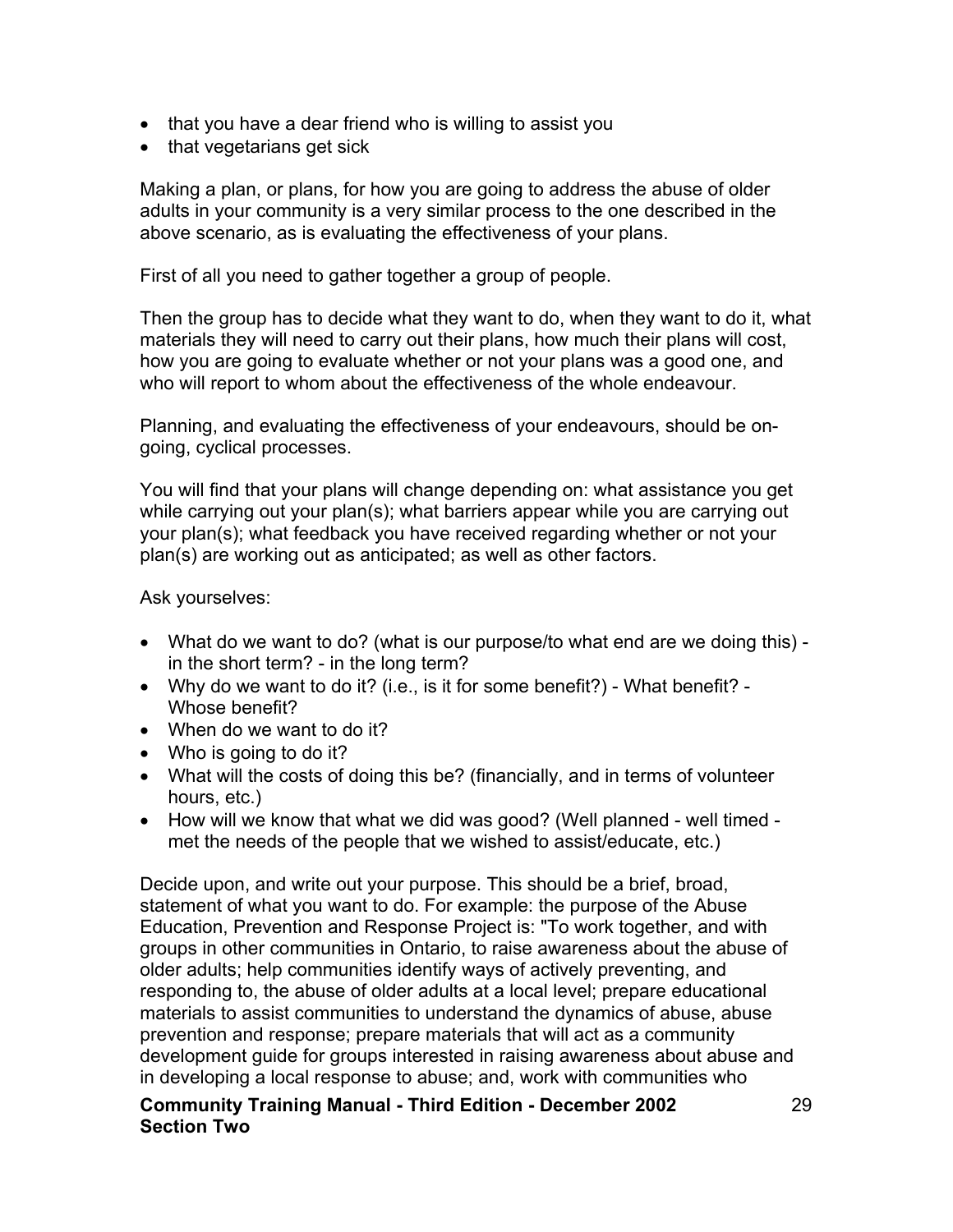request Connecting Module Workshops to develop Community Response Networks to improve the quality of life of seniors."

You will also need to decide what outcome you are working toward (what would you like to see happen as a result of your endeavours). The outcome of the Abuse Education, Prevention and Response Project is anticipated to be:

"Healthier communities whose members are trained to:

- assist older adults suspected of being abused and/or neglected, and
- co-ordinate their responses to such abuse when it occurs."

As with the plan for the dinner party, from your statement of purpose you will have to decide on plans of action that will lead you to accomplish what you set out to do. So, using the Abuse Education, Prevention and Response Project as a model, from the above statement of purpose you would have to decide the "who, what, when, how and why" for each of the activities listed in the statement of purpose.

For example, you would decide:

- when and where will workshops be held
- who will facilitate the workshops
- what materials will the workshops include
- who will gather together and/or create the materials that are necessary for the workshop
- how will we evaluate the effectiveness of the workshops
- how will we evaluate whether or not the workshops have helped us achieve our anticipated outcomes

You will find that what you are doing as you are breaking up your overall plan/purpose into individual plans of action is setting objectives for yourself.

You will have some short term objectives, (e.g., write a training manual to accompany the workshops that are facilitated/put the Lasagna in the oven by 5:30 PM), and a long term plan, (e.g., facilitate "x" number of workshops within the next three years/hold a dinner party for your friends).

Each of these objectives, in turn, will have to be broken down in terms of creating individual action plans for each activity you will need to carry out in order to achieve that objective, (e.g., gather together materials that you will need to assist you in the writing of the manual/turn the oven on).

If you have started with a documented, clear, and mutually agreed upon purpose; decided upon and documented what you need to do to accomplish what you set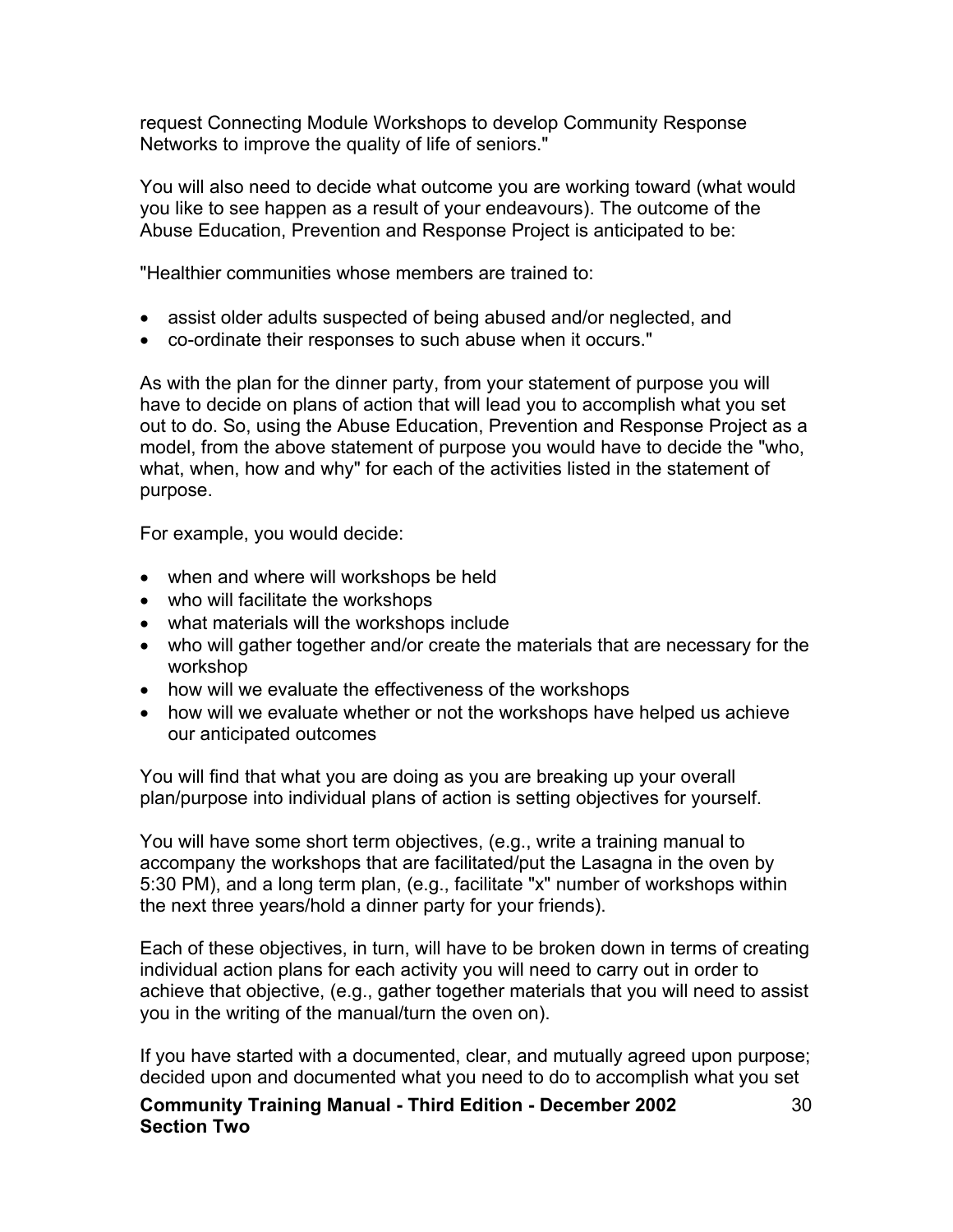out to do; and decided upon and documented how you are going to evaluate whether or not your activities were successful; you will find a clear guide, or map, to follow while you are carrying out your activities. Without a map you will get lost, so taking the time to prepare one is vital to your group's well-being, in fact its survival. You will waste a lot of time if you are going in circles, so time spent creating your map will save you time in the long run.

As previously stated in this Section of this Manual, evaluation should address both process and outcome.

What is meant by process and outcome?

Graham and Sheree Meredith (the evaluators of both the Haldimand-Norfolk Project and the Abuse Education, Prevention and Response Project) have described "process" as the "manufacturing process". What, exactly, did you do when you were making your Lasagna. (You bought the ingredients, cooked the noodles, chopped vegetables, combined the ingredients, etc.)

"Outcome" (as described by the Meredith's) is discerned when you answer the question "to what end" (did we do all of this)? For example, if the training manual that you are reading is viewed by people to be a positive contribution to the literature on the abuse of older adults it would be a good outcome of all the work that went into writing it, editing it, printing it, and distributing it. An example of an outcome is "the operation was a success but the patient died". You would evaluate whether or not this was a good outcome based on whether or not your purpose was to save the patient, or operate successfully.

Therefore your group would not only want to evaluate the ways in which you went about attempting to achieve your purpose (process), you would also want to evaluate the outcome of your activities (to what end did all of our endeavours come).

Evaluating the process means evaluating the strategies that you have attempted to achieve your anticipated outcome.

To go back to our dinner party:

The author would evaluate the **process** she went through when hosting that dinner party as flawed. The timing of the party was good, but the lack of questioning the food preferences of her guests led to many problems that could have been avoided. The **outcome** of her dinner party was good as it was viewed by all her guests to be an enjoyable evening, accented by enjoyable food, (even though the process was flawed). Sometimes you get lucky, (as the author did), but sometimes not paying attention to the process leads to undesirable outcomes.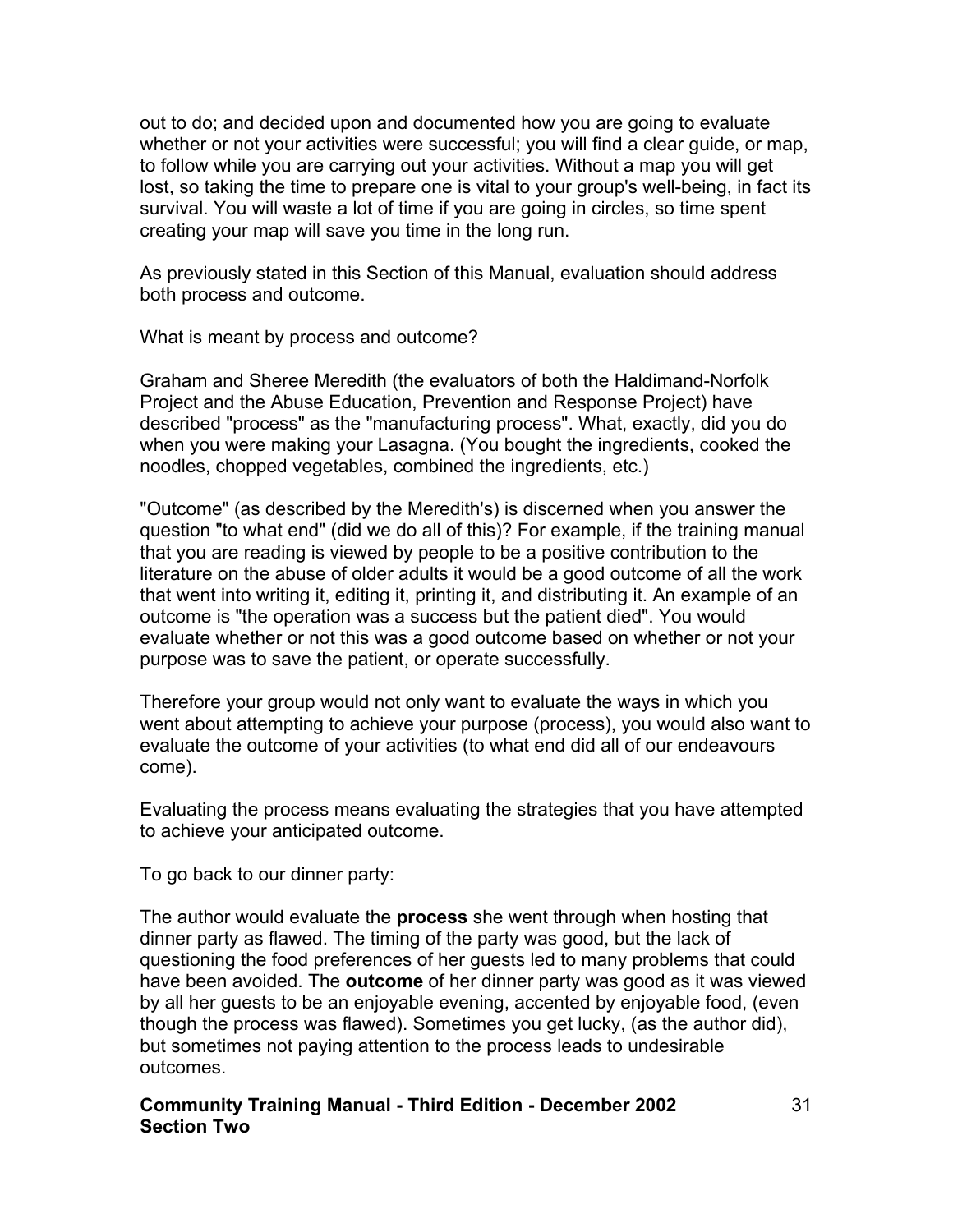Evaluation is a learning process. Your group should get feedback on your planned activities before you carry them out (you want to make sure that people will come to your party); monitor and get feedback on your activities as they are being carried out (ask about food preferences before you actually prepare the food); make note of any suggestions that are made regarding changing your plans, take action to incorporate these suggestions, (make a vegetarian Lasagna); and learn about and document what worked, and what did not work.

Alter your future activities to account for what you have learned. (An example of not taking learning(s) into account, and paying the consequences for your lack of attention to your learning(s), is that the next time the author served a meal to her lactose intolerant friend she served a cheese omelette).

#### **So, how do you evaluate/get feedback on your activities and the outcome of your Project?**

If possible, hire evaluators to assist you with this process. These people should come from outside of your group so that they are objective.

If this is not possible, when you are doing your scan of your community regarding knowledge and skills that you should look for when deciding who should belong to your group, (described earlier in this Section - Page 30) seek out individuals with:

- planning skills
- evaluation skills
- survey writing skills
- computer skills (setting up databases, etc.)
- researching skills (finding materials that will assist you in learning how to evaluate your work), and/or
- the ability to look at things objectively.

#### **There are many evaluation tools available to you**…

#### **You could:**

- establish focus groups (to review your materials, give you feedback on your plans, etc.)
- write, distribute, collect and analyze a survey (Your survey could be written in such a manner that it provides you with information regarding what the needs

32